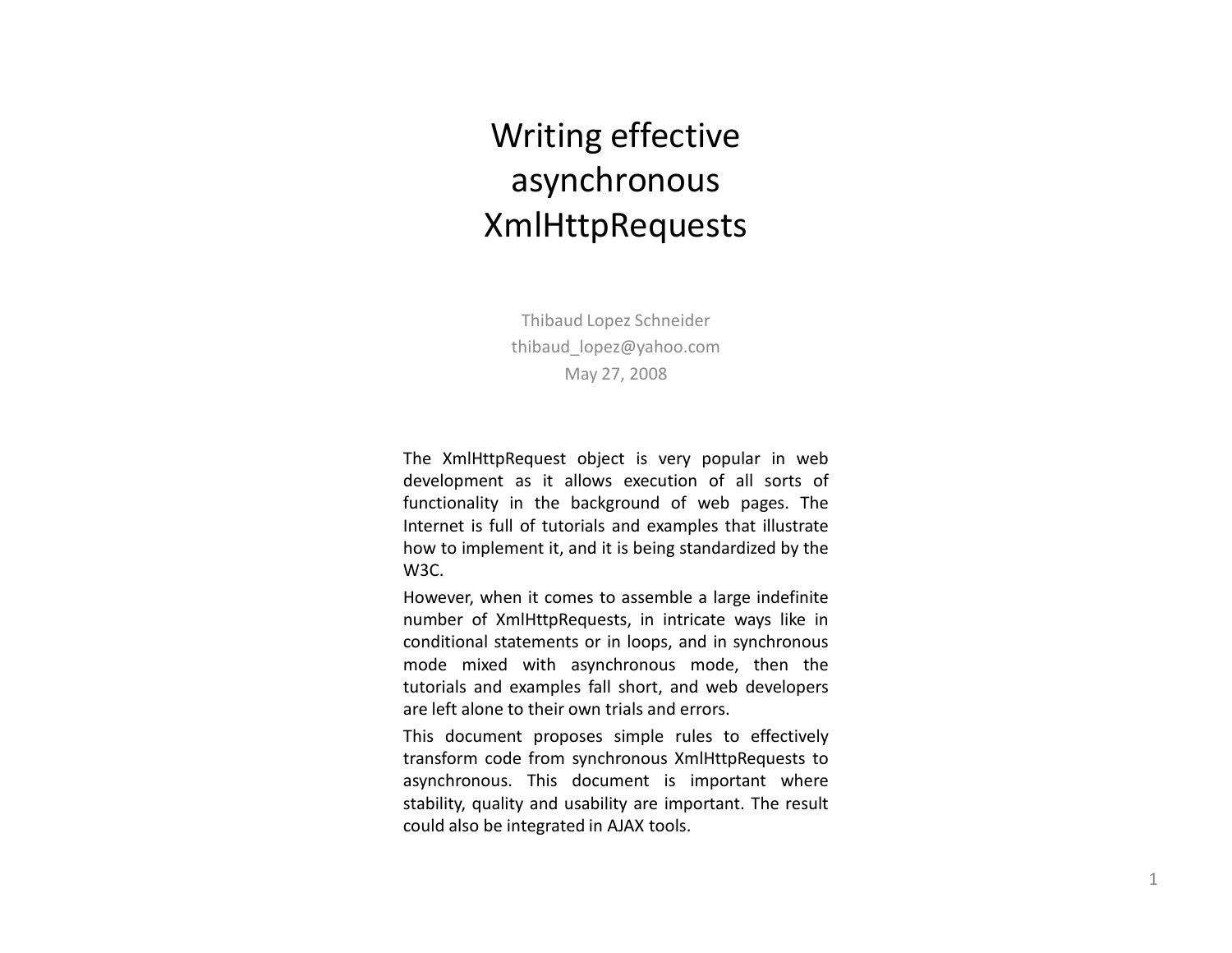### Table of contents

### Definitions

| <b>Synchronous</b>  | page 6  |
|---------------------|---------|
| <b>Asynchronous</b> | page 10 |
| <b>Serial</b>       | page 16 |
| <b>Parallel</b>     | page 21 |

### Single request

|               | Synchronous      | <b>Asynchronous</b> |
|---------------|------------------|---------------------|
|               | Design pattern 1 | Design pattern 2    |
| <b>Single</b> | page 8           | page 12             |

### Rules

| <b>Rule #1 - Split</b> page 12 |  |
|--------------------------------|--|
| <b>Rule #2 - Copy</b> page 28  |  |

| <b>Multiple requests</b> |                    |                     |                     |  |  |  |  |  |  |
|--------------------------|--------------------|---------------------|---------------------|--|--|--|--|--|--|
|                          |                    | <b>Serial</b>       | <b>Parallel</b>     |  |  |  |  |  |  |
|                          | <b>Synchronous</b> | <b>Asynchronous</b> | <b>Asynchronous</b> |  |  |  |  |  |  |
|                          | Design pattern 3   | Design pattern 4    | Design pattern 5    |  |  |  |  |  |  |
| <b>Multiple</b>          | page 17            | page 19             | page 23             |  |  |  |  |  |  |

### Conditional statements

|               | <b>Synchronous</b> | Asynchronous     |
|---------------|--------------------|------------------|
|               | Design pattern 6   | Design pattern 7 |
| lif-then-else | page 27            | page 29          |
|               | Design pattern 8   | Design pattern 9 |
| lswitch       | page 30            | page 31          |

### Loop statements

|              |                    | <b>Serial</b>       | <b>Parallel</b>   |  |  |  |  |
|--------------|--------------------|---------------------|-------------------|--|--|--|--|
|              | <b>Synchronous</b> | <b>Asynchronous</b> |                   |  |  |  |  |
| lfor         | Design pattern 10  | Design pattern 11   | Design pattern 12 |  |  |  |  |
|              | page 33            | page 35             | page 37           |  |  |  |  |
| <b>while</b> | Design pattern 13  | Design pattern 14   | Design pattern 15 |  |  |  |  |
|              | page 39            | page 40             | page 42           |  |  |  |  |
| do-while     | Design pattern 16  | Design pattern 17   | Design pattern 18 |  |  |  |  |
|              | page 43            | page 44             | page 46           |  |  |  |  |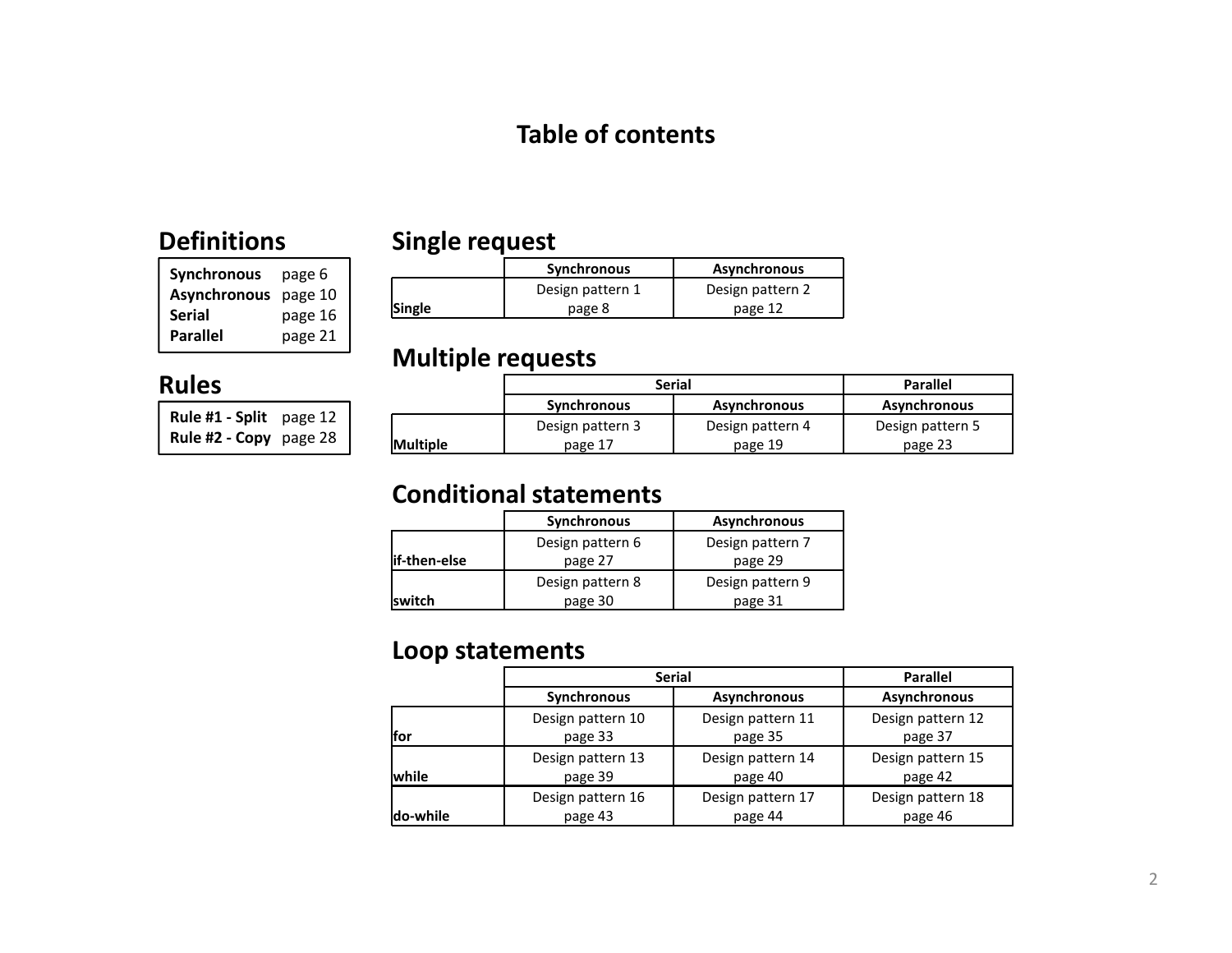## DilemmaHow do I send 100 XmlHttpRequests?

|                           | Customer Order IBrix - 0.0.11 -- UNSTABLE VERSION UNDER DEVELOPMENT |                |           |             |                  |         |           |         |             |         |           | ? Versions <b>X</b> Close <b>4</b> |  |         |                               |  |  |  |            |  |  |
|---------------------------|---------------------------------------------------------------------|----------------|-----------|-------------|------------------|---------|-----------|---------|-------------|---------|-----------|------------------------------------|--|---------|-------------------------------|--|--|--|------------|--|--|
|                           | Order lines                                                         |                |           |             |                  |         |           |         |             |         |           |                                    |  |         |                               |  |  |  |            |  |  |
|                           |                                                                     |                |           |             |                  |         |           |         |             |         |           |                                    |  |         |                               |  |  |  |            |  |  |
|                           | Customer name                                                       |                |           |             | ALABAMA OUTDOORS |         |           |         |             |         |           |                                    |  |         |                               |  |  |  |            |  |  |
|                           | Customer order number*                                              |                |           | 0011000896  |                  |         |           |         |             |         |           |                                    |  |         |                               |  |  |  |            |  |  |
|                           |                                                                     | Style*<br>1233 |           |             |                  |         |           |         |             |         |           |                                    |  |         |                               |  |  |  |            |  |  |
| <b>TO ANNOUNCE AND ST</b> |                                                                     | Color*         |           | <b>MGCR</b> |                  |         |           |         |             |         |           |                                    |  |         |                               |  |  |  |            |  |  |
|                           |                                                                     |                |           | OK          |                  |         |           |         |             |         |           |                                    |  |         |                               |  |  |  |            |  |  |
|                           |                                                                     |                |           |             |                  |         |           |         |             |         |           |                                    |  |         |                               |  |  |  |            |  |  |
|                           | Size                                                                | 7              | 7.5       | 8           | 8.5              | 9       | 9.5       | 10      |             |         |           |                                    |  |         | 10.5 11 11.5 12 12.5 13 14 15 |  |  |  | Total      |  |  |
|                           |                                                                     |                |           |             |                  |         |           |         |             |         |           |                                    |  |         |                               |  |  |  |            |  |  |
|                           | <b>Now</b>                                                          | 382<br>11      | 326<br>22 | 403         | 549              | 546     | 187       | 492     | 573         | 587     | 573       | 595                                |  | 596     | 597                           |  |  |  | 6406<br>33 |  |  |
|                           |                                                                     |                |           |             |                  |         |           |         |             |         |           |                                    |  |         |                               |  |  |  |            |  |  |
|                           | 10/15/2007                                                          | 499            | 326       | 492<br>33   | 671              | 680     | 187       | 645     | 714         | 740     | 702       | 691                                |  | 680     | 669                           |  |  |  | 7696<br>33 |  |  |
|                           |                                                                     |                |           |             |                  |         |           |         |             |         |           |                                    |  |         |                               |  |  |  |            |  |  |
| $\frac{1}{2}$             | 11/8/2007                                                           |                | $\circ$   |             | $\circ$          | $\circ$ | 187<br>55 | $\circ$ | $\mathbf 0$ | $\circ$ | $\bullet$ | 0                                  |  | $\circ$ | $\circ$                       |  |  |  | 187<br>55  |  |  |
|                           |                                                                     |                |           |             |                  |         |           |         |             |         |           |                                    |  |         |                               |  |  |  |            |  |  |
|                           |                                                                     |                |           |             |                  |         |           |         |             |         |           |                                    |  |         |                               |  |  |  |            |  |  |
|                           |                                                                     |                |           |             |                  |         |           |         |             |         |           |                                    |  |         |                               |  |  |  |            |  |  |
|                           |                                                                     |                |           |             |                  |         |           |         |             |         |           |                                    |  |         |                               |  |  |  |            |  |  |
|                           |                                                                     |                |           |             |                  |         |           |         |             |         |           |                                    |  |         |                               |  |  |  |            |  |  |
|                           |                                                                     |                |           |             |                  |         |           |         |             |         |           |                                    |  |         |                               |  |  |  |            |  |  |
|                           |                                                                     |                |           |             |                  |         |           |         |             |         |           |                                    |  |         |                               |  |  |  |            |  |  |
|                           |                                                                     |                |           |             |                  |         |           |         |             |         |           |                                    |  |         |                               |  |  |  |            |  |  |
|                           |                                                                     |                |           |             |                  |         |           |         |             |         |           |                                    |  |         |                               |  |  |  |            |  |  |
|                           |                                                                     |                |           |             |                  |         |           |         | Go.         |         |           | Close                              |  |         |                               |  |  |  |            |  |  |
|                           |                                                                     |                |           |             |                  |         |           |         |             |         |           |                                    |  |         |                               |  |  |  |            |  |  |
|                           |                                                                     |                |           |             |                  |         |           |         |             |         |           |                                    |  |         |                               |  |  |  |            |  |  |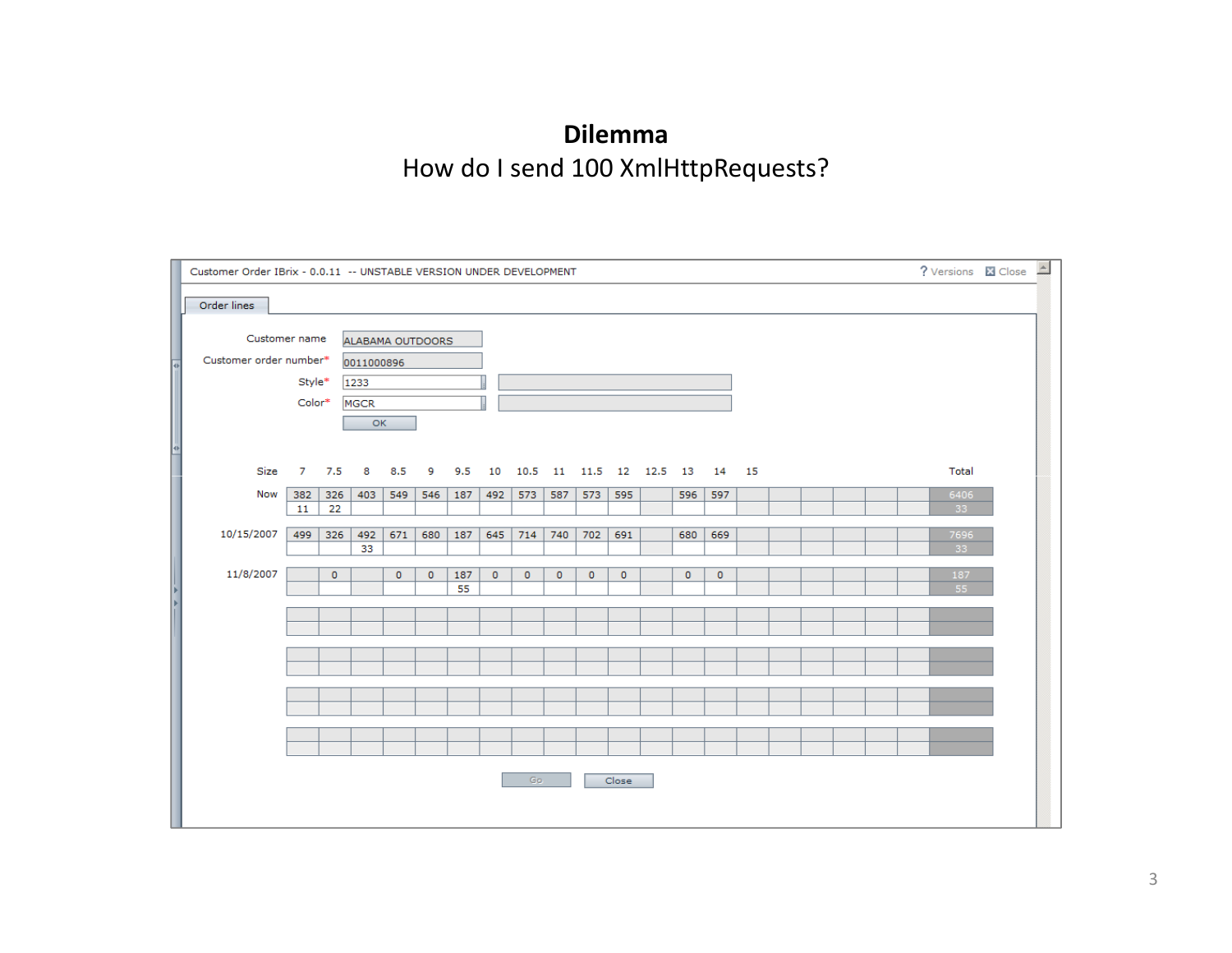### DilemmaHow do I send 100 XmlHttpRequests?

- Let's suppose I have a shopping cart with something like 100 items, let's suppose I only have the possibility to write my business logic on the client-side (not on the server-side), and let's suppose I will process each item of the shopping cart with one XmlHttpRequest. Now, how do I send 100 XmlHttpRequests? Remember we are in a fictitious case were we can only write that business logic on the client-side.
- • First, I wrote one request to process one item from the shopping cart. Then, I enclosed that request in a loop to process the entire shopping cart. It was easy and it worked. But because the requests were synchronous the browser hung for several minutes while the loop was processing. Meanwhile, the users saw a blank screen, killed the browser and tried again, resulting in user frustration and double requests.
- So I changed the request to asynchronous. Now the browser sent all the requests at almost the same time. Unfortunately, the ERP couldn't process more than one order at a time, it accepted the first request, locked the database, and rejected the other requests.
- Then I started asking myself tricky questions like how do I create a loop of asynchronous requests knowing that at each iteration I have to wait for the response of the previous request? And what happens if one of the requests fails?
- As I couldn't find any help on the Internet I set myself to write this document and make it public.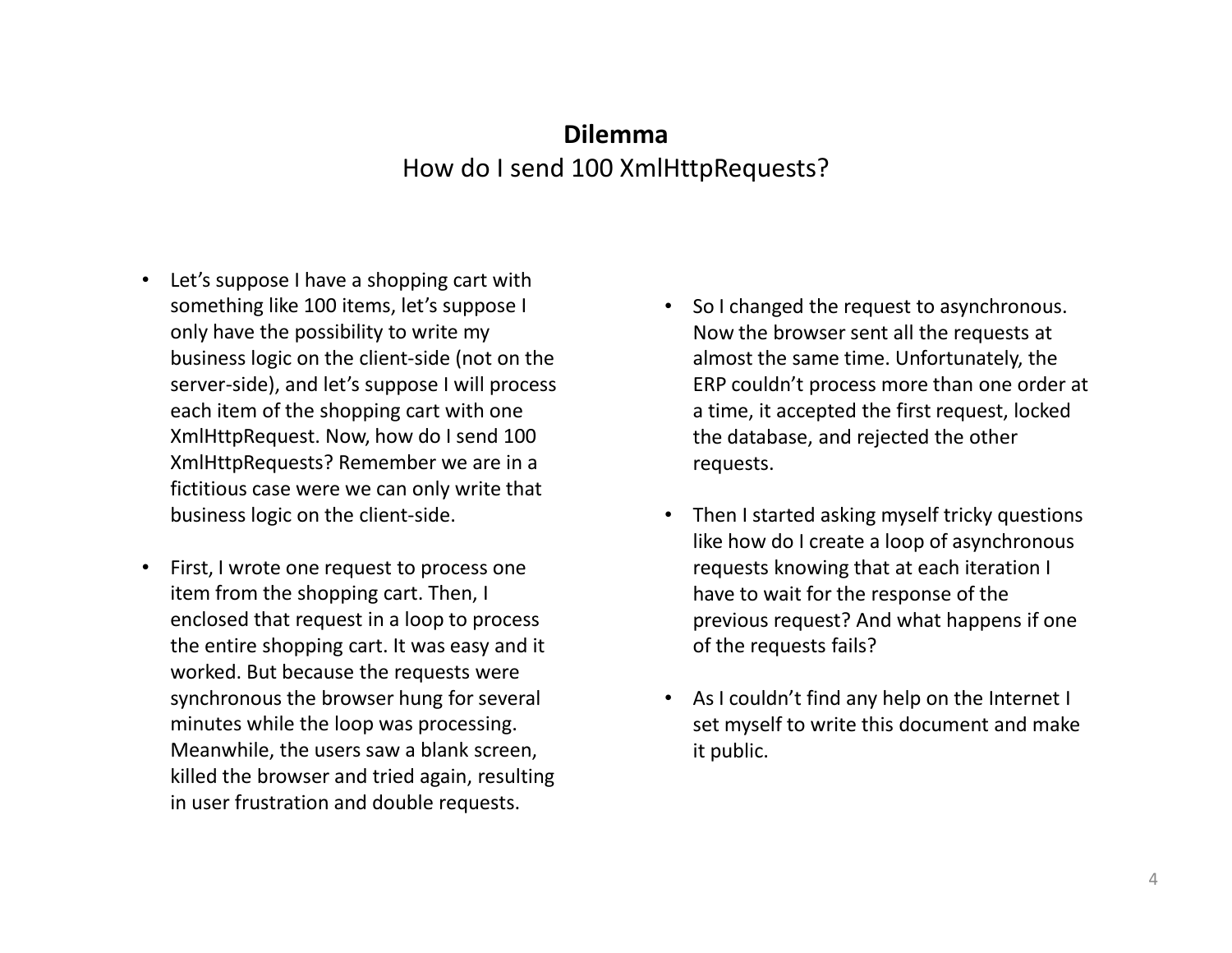# Anatomy ofone XmlHttpRequest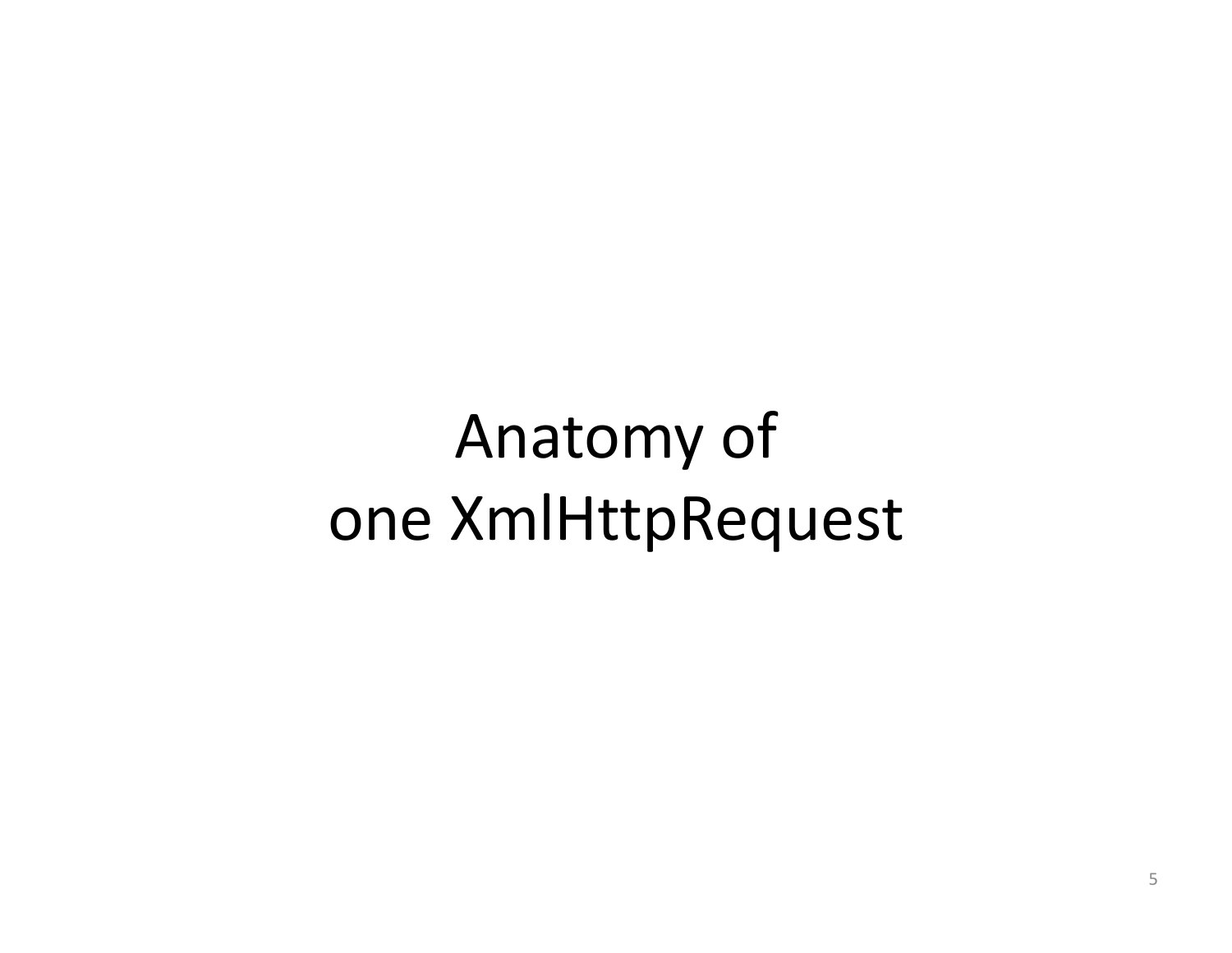### 1. Synchronous requestDefinition

- An XmlHttpRequest can be synchronous. The browser sends the request, pauses the code, waits until it receives the response or until the connection times out, and then resumes the code.
- Synchronous requests are the most natural and easy to code. They are preferred when high readability and maintainability are important.
- But during that process the browser freezes (or hangs) resulting in a blank screen. It's not even possible to give feedback to the user (indicate activity, show progress). So the user may kill the browser and try again, resulting in user frustration and double requests. That's poor usability.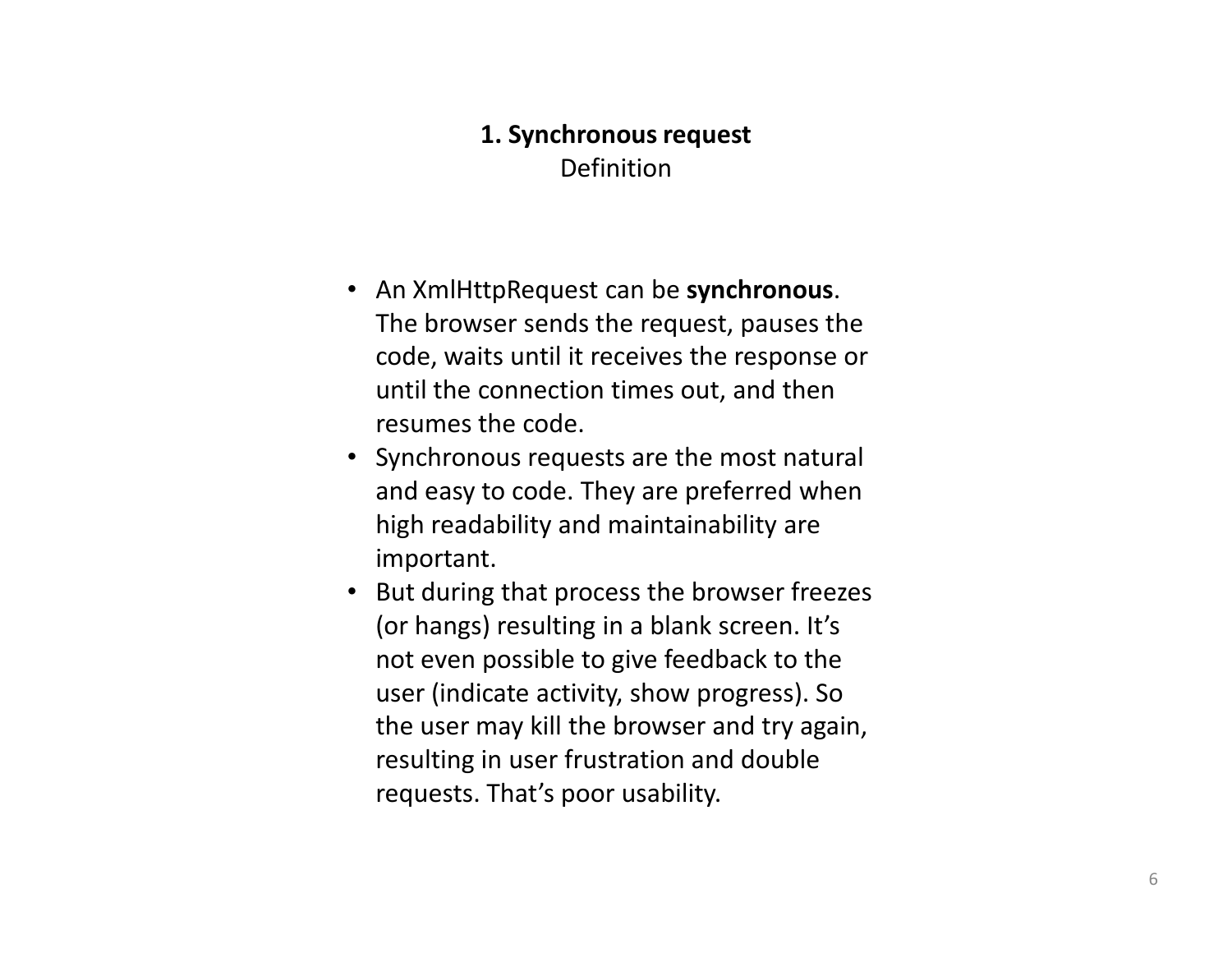### 1. Synchronous requestExample

```
// send the requestvar request = createXmlHttpRequest();
request.open("GET", "page.html", false);
request.setRequestHeader("Content-Type", "text/plain");request.send();// do something with the responserequest.responseText;
```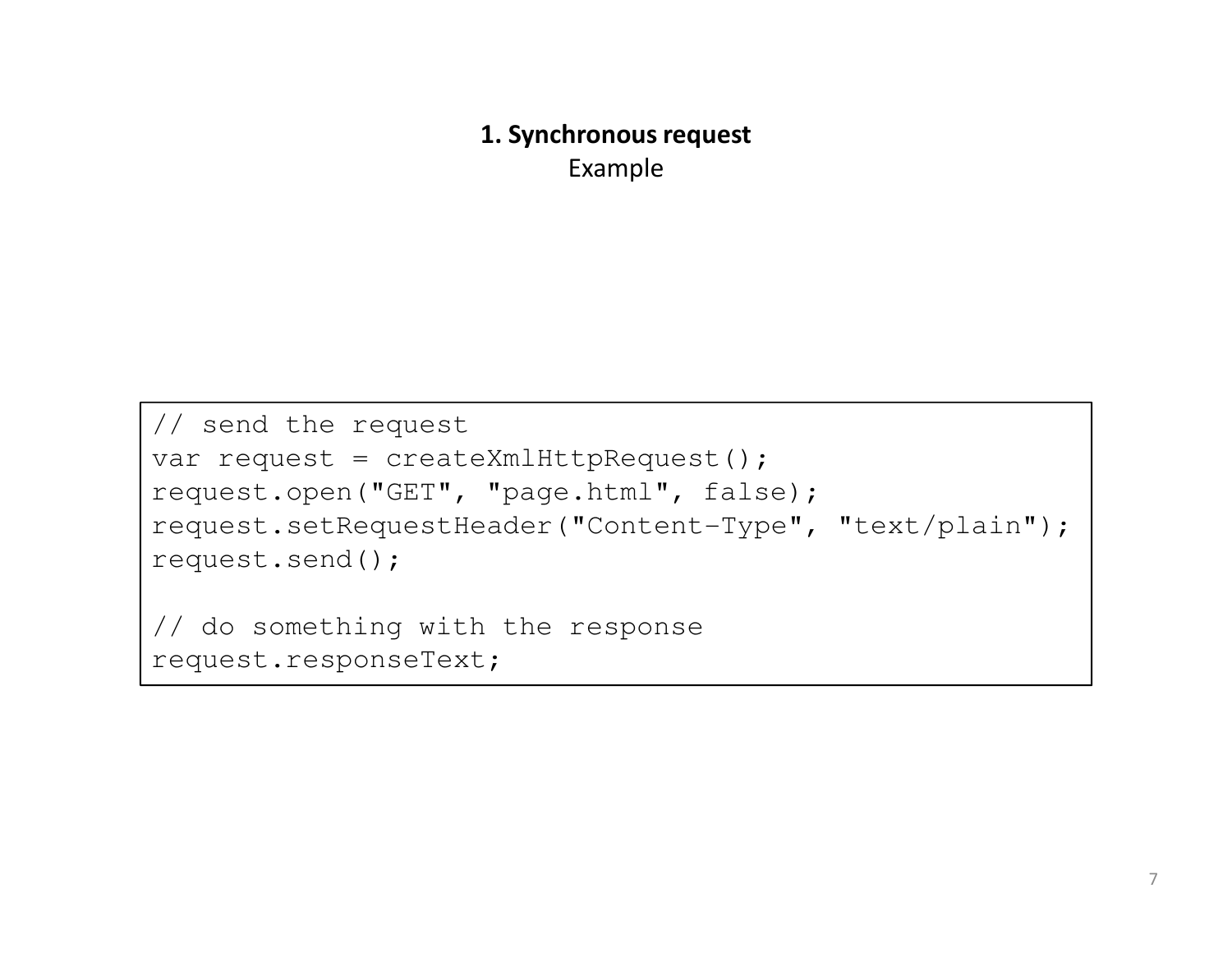Design pattern 1

### 1. Synchronous request

Pseudo-code



Variation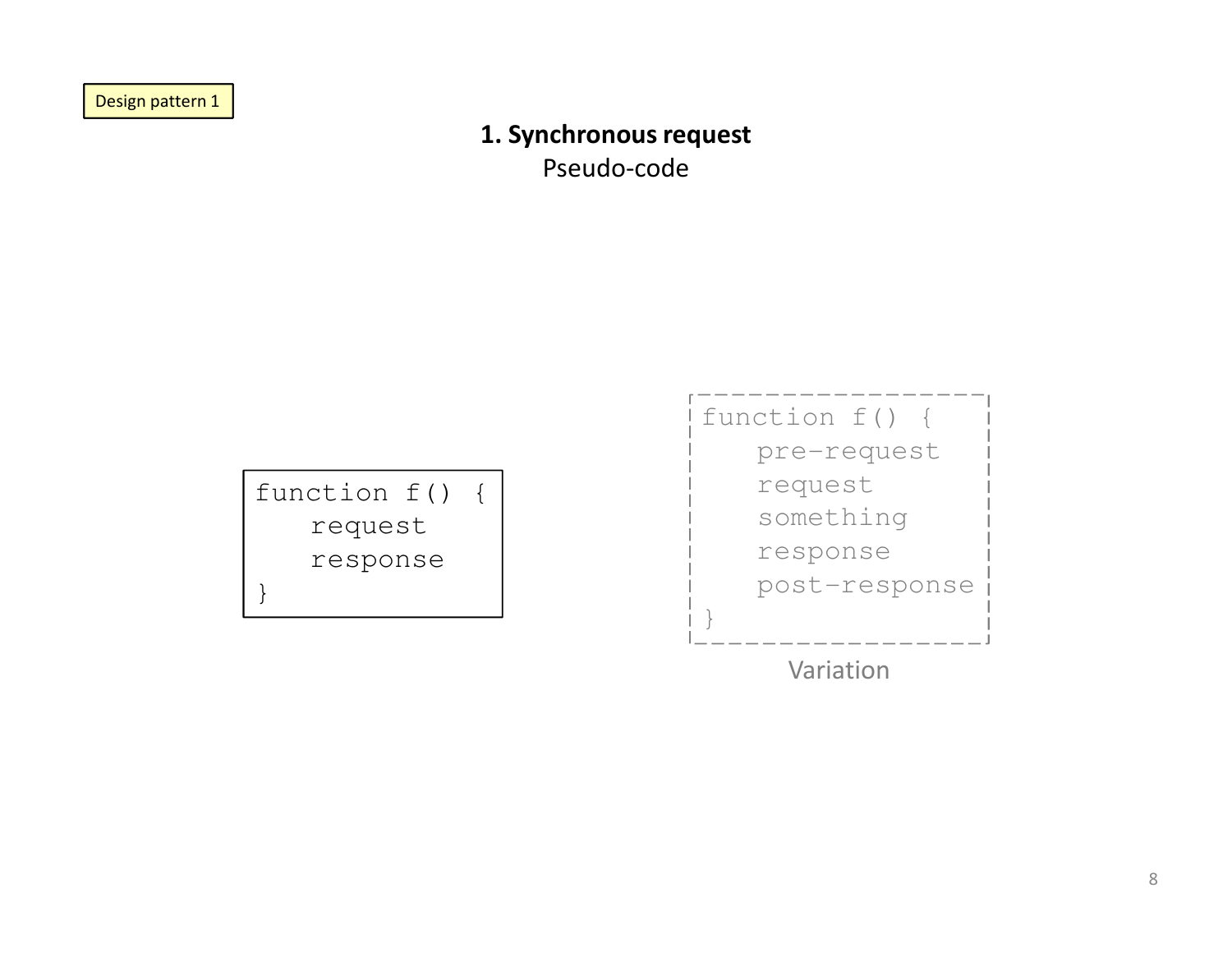## 1. Synchronous request

Sequence diagram

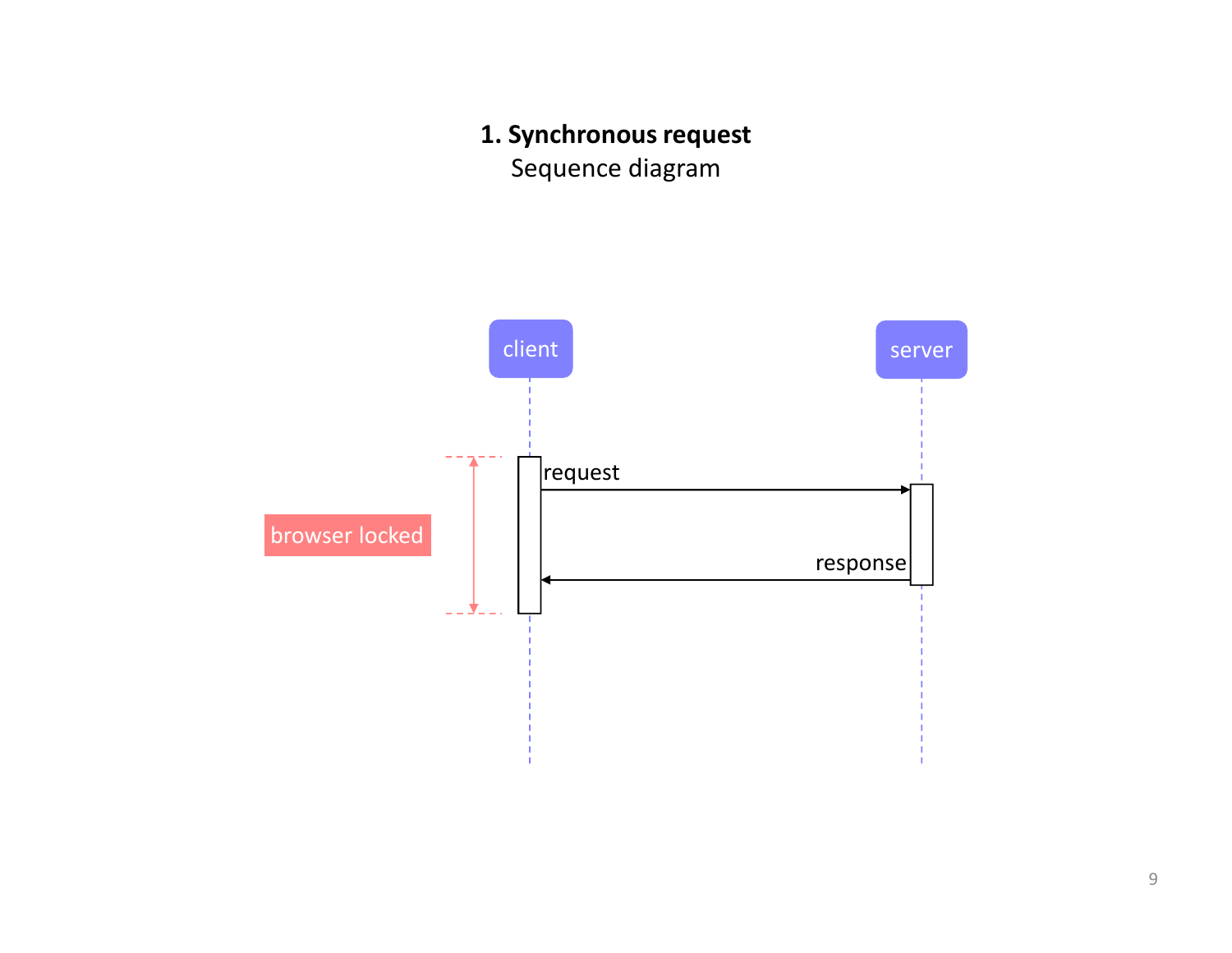### 2. Asynchronous requestDefinition

- On the other hand, an XmlHttpRequest can be asynchronous. The browser sends the request, and continues to execute the code. Then, when the browser receives the response it fires an event that is caught by an event handler.
- The browser does not freeze so it's possible to give feedback to the user (indicate activity, show progress).
- But as the caller and the event handler are in two separate functions it affects return values (cannotreturn values to the caller), local variable accessors (response doesn't have access to request's local variables unless if closure or transferred), looping (the post-loop of asynchronous requests is executed before the responses which can result in unexpected behavior), exceptions, and branching statements. So the code must be adapted and it's less easy to write and read, mostly if there are multiple intricate requests.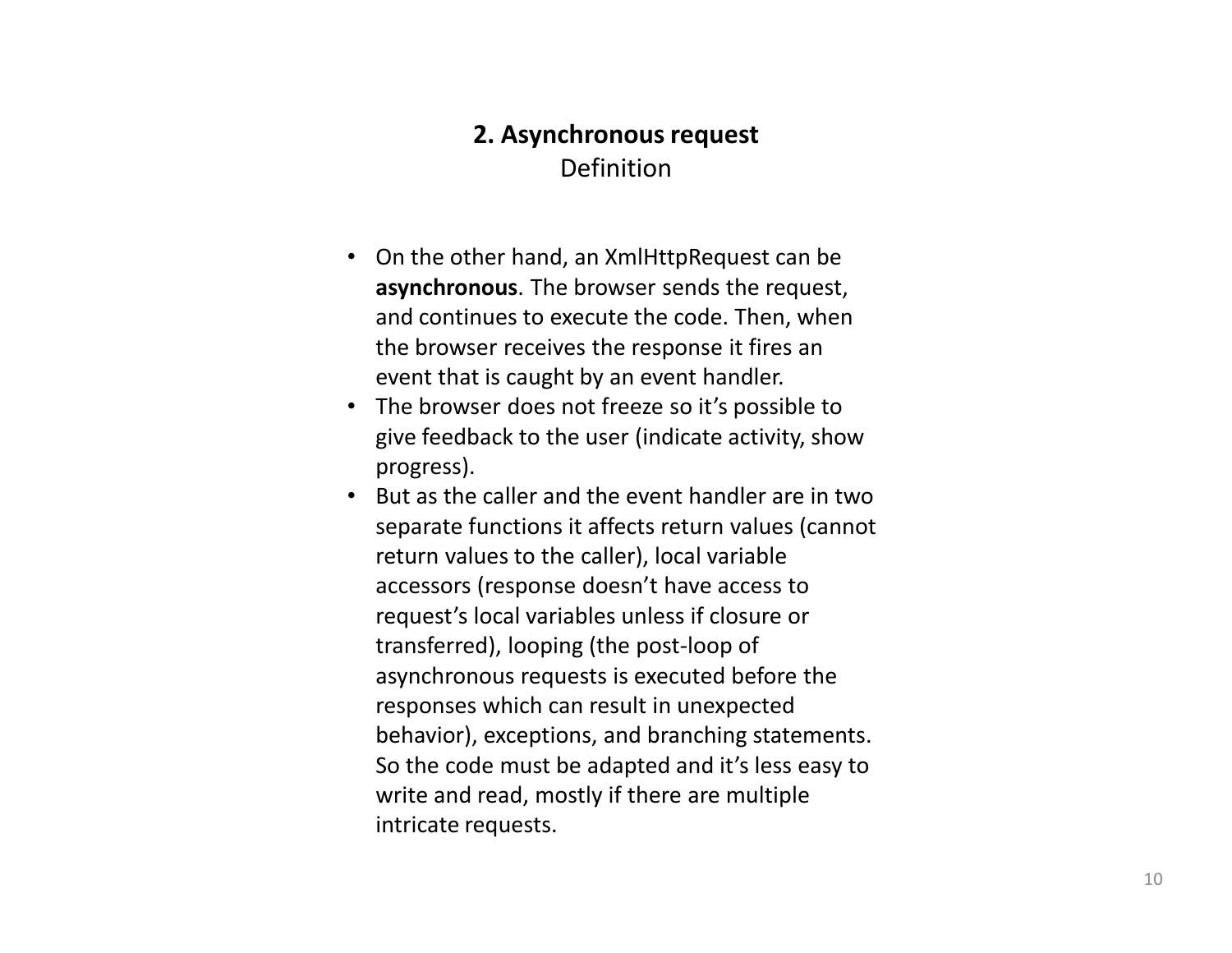### 2. Asynchronous requestExample

```
// send the requestvar request = createXmlHttpRequest();
request.open("GET", "page.html", true);request.onreadystatechange = handler;
request.send();function handler() {
if (request.readyState == 4 && request.status == 200) {
      // do something with the responserequest.responseText;} else {
// do something else}}
```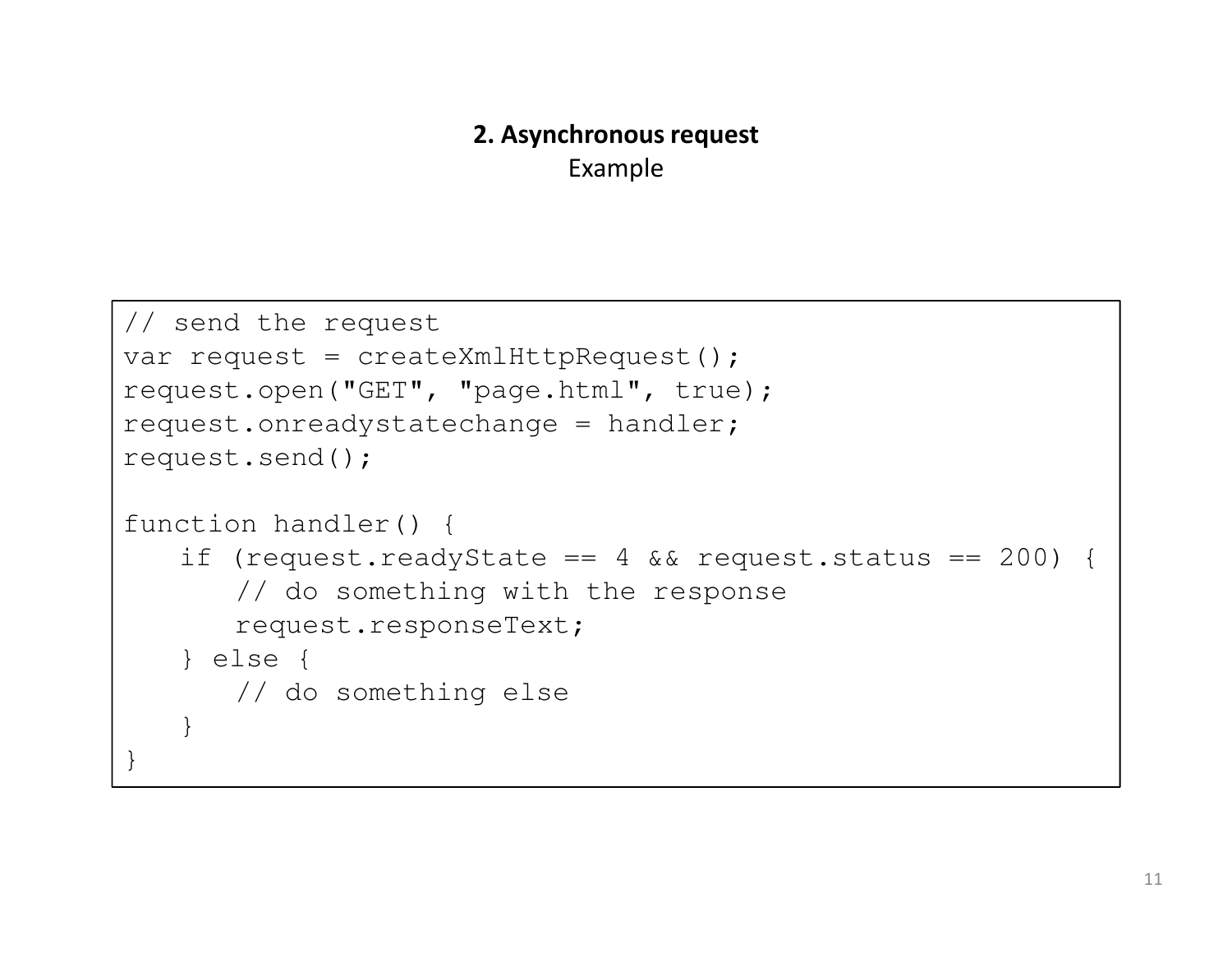Design pattern 2

### 2. Asynchronous request

Pseudo-code

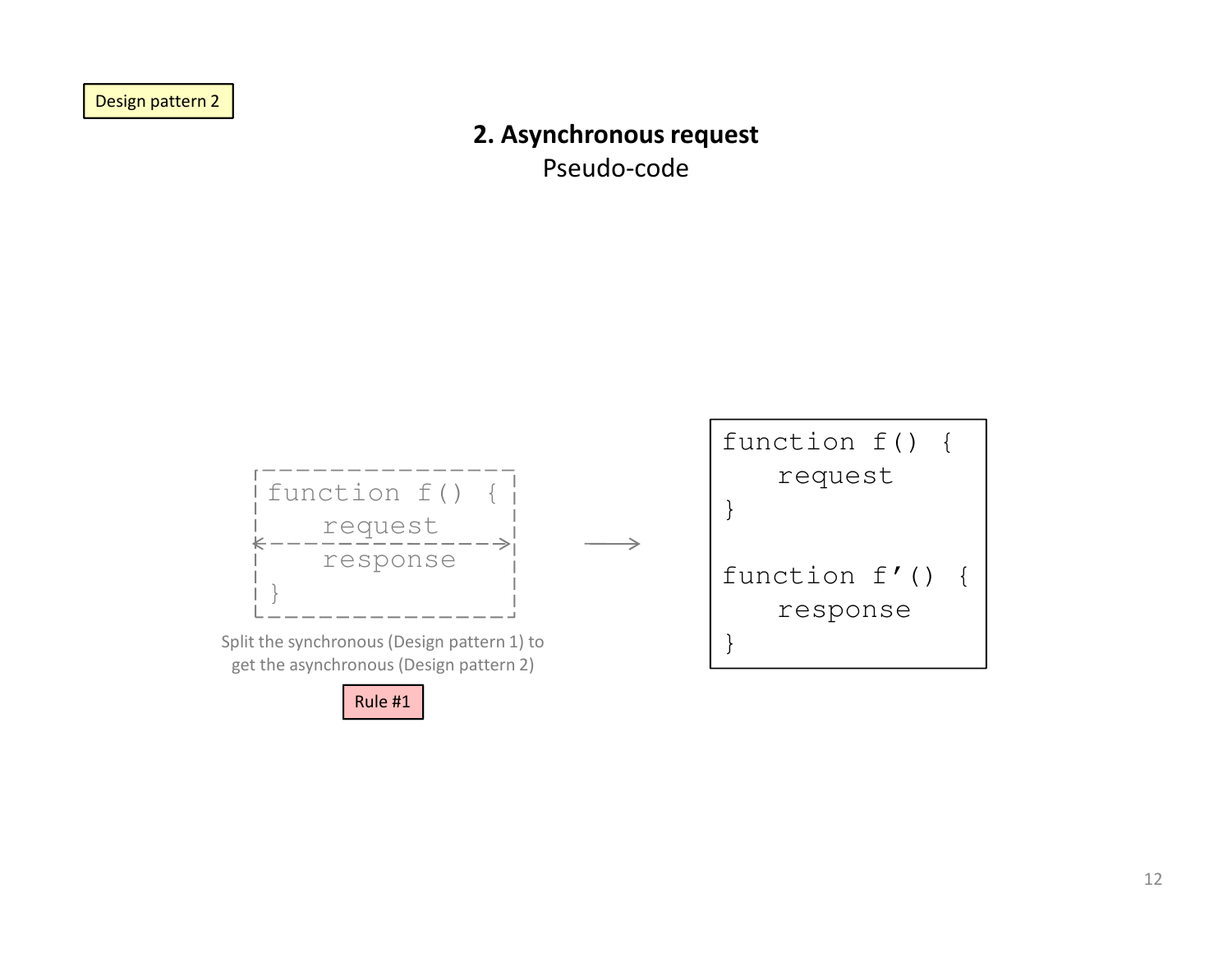## 2. Asynchronous requestSplit

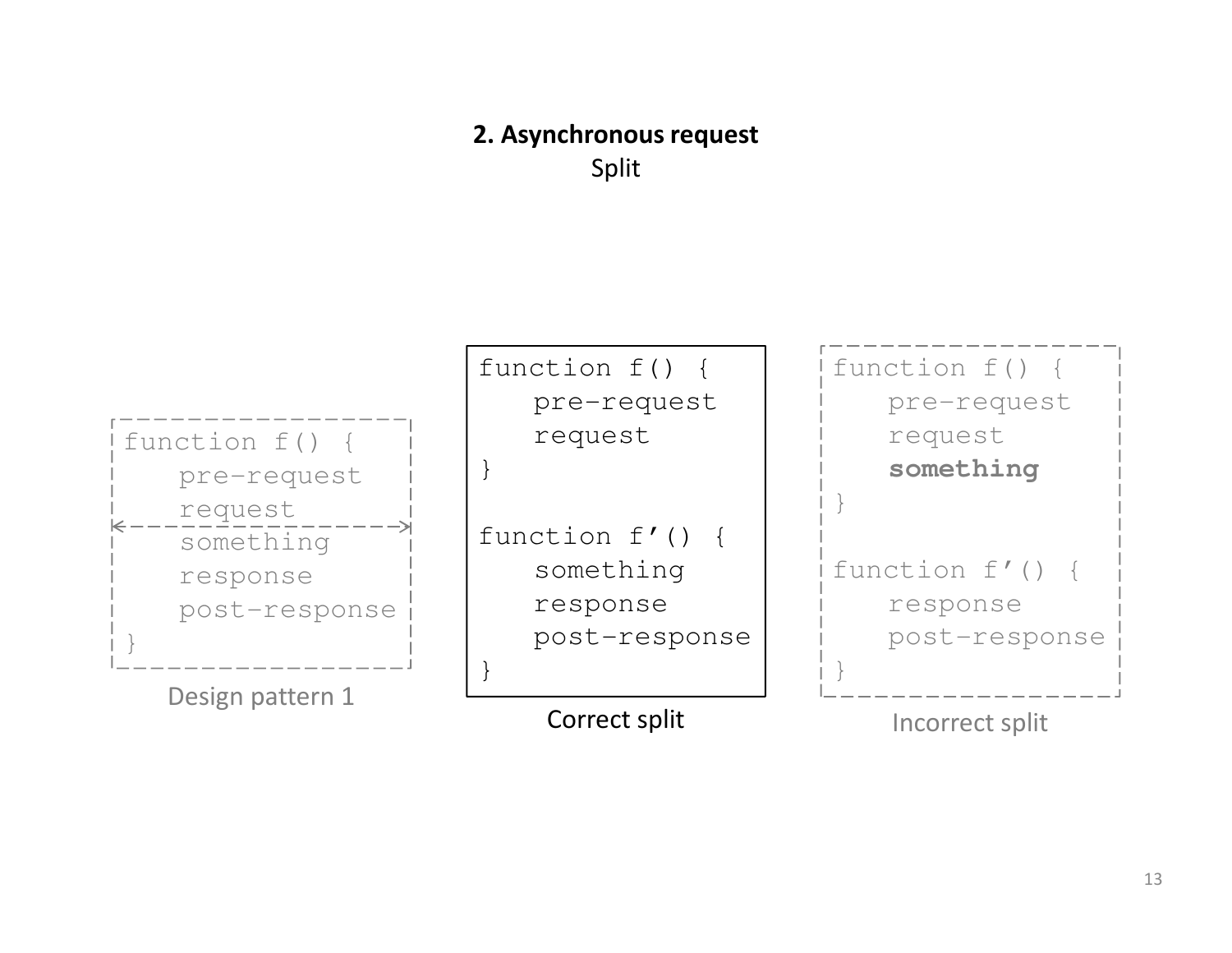## 2. Asynchronous request

Sequence diagram

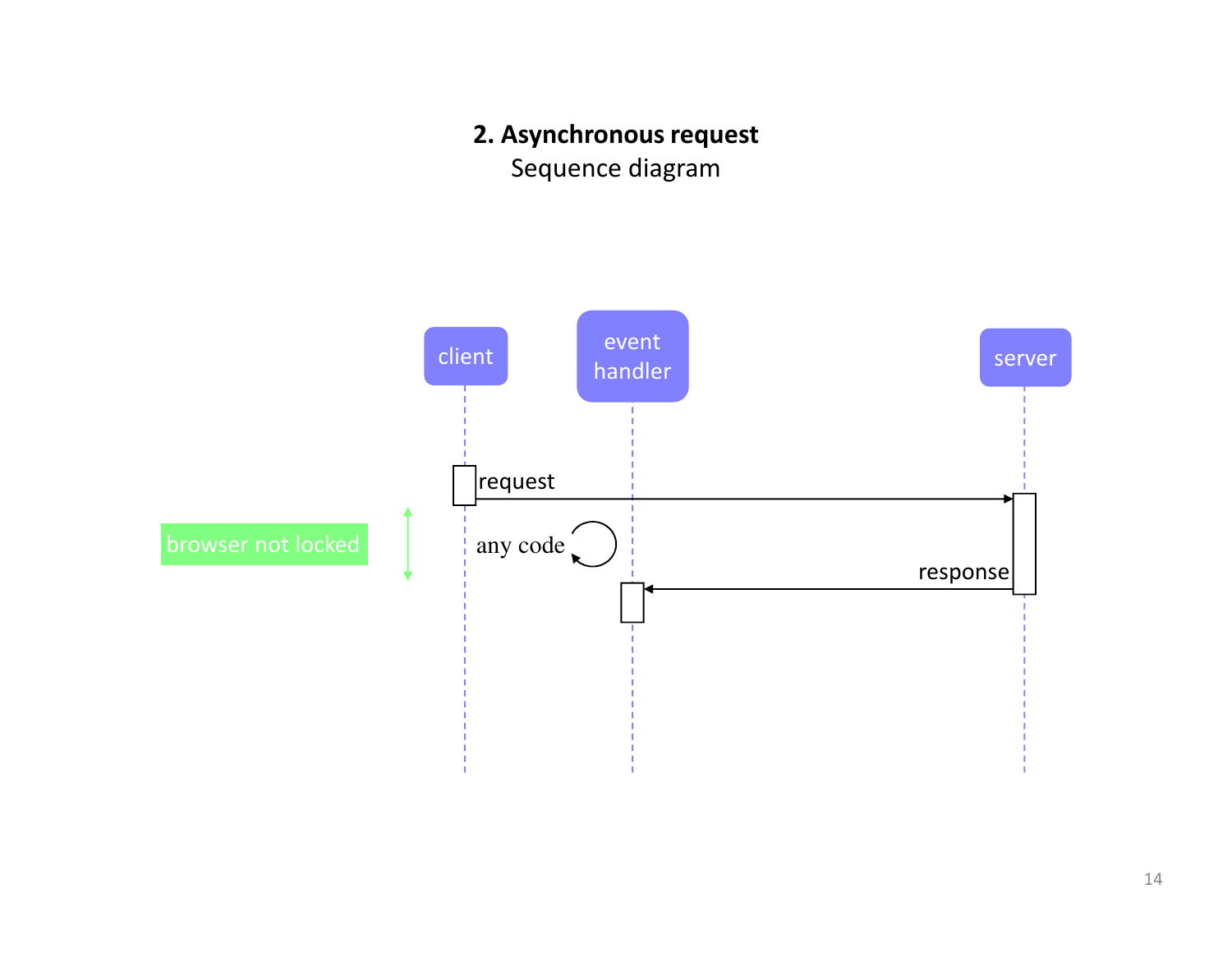# Anatomy ofseveral XmlHttpRequests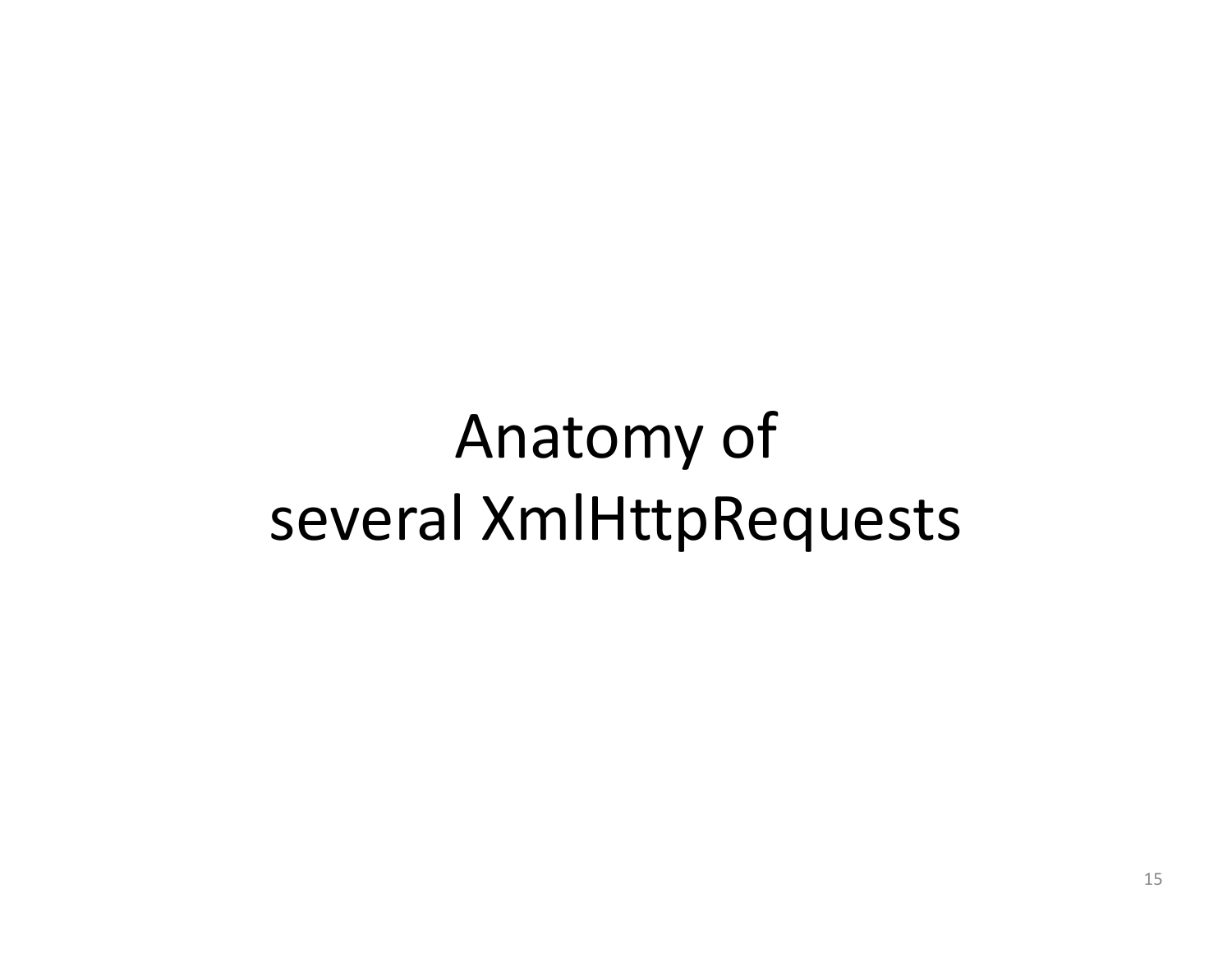### Serial requestsDefinition

- We can write code to send multiple requests in serial. The browser sends a request and receives the response. Only when it received the response it sends another request and receives another response, etc., until all the requests are sent.
- Serial XmlHttpRequests can be synchronous or asynchronous. If they are asynchronous the code must be carefully crafted.
- Serial requests are the most natural to code as they mimic sequential programming.
- Serial is necessary when a request depends on the response of a previous request, or when the server cannot handle more than one request at a time.
- But serial requests don't benefit from the parallel processing abilities of servers.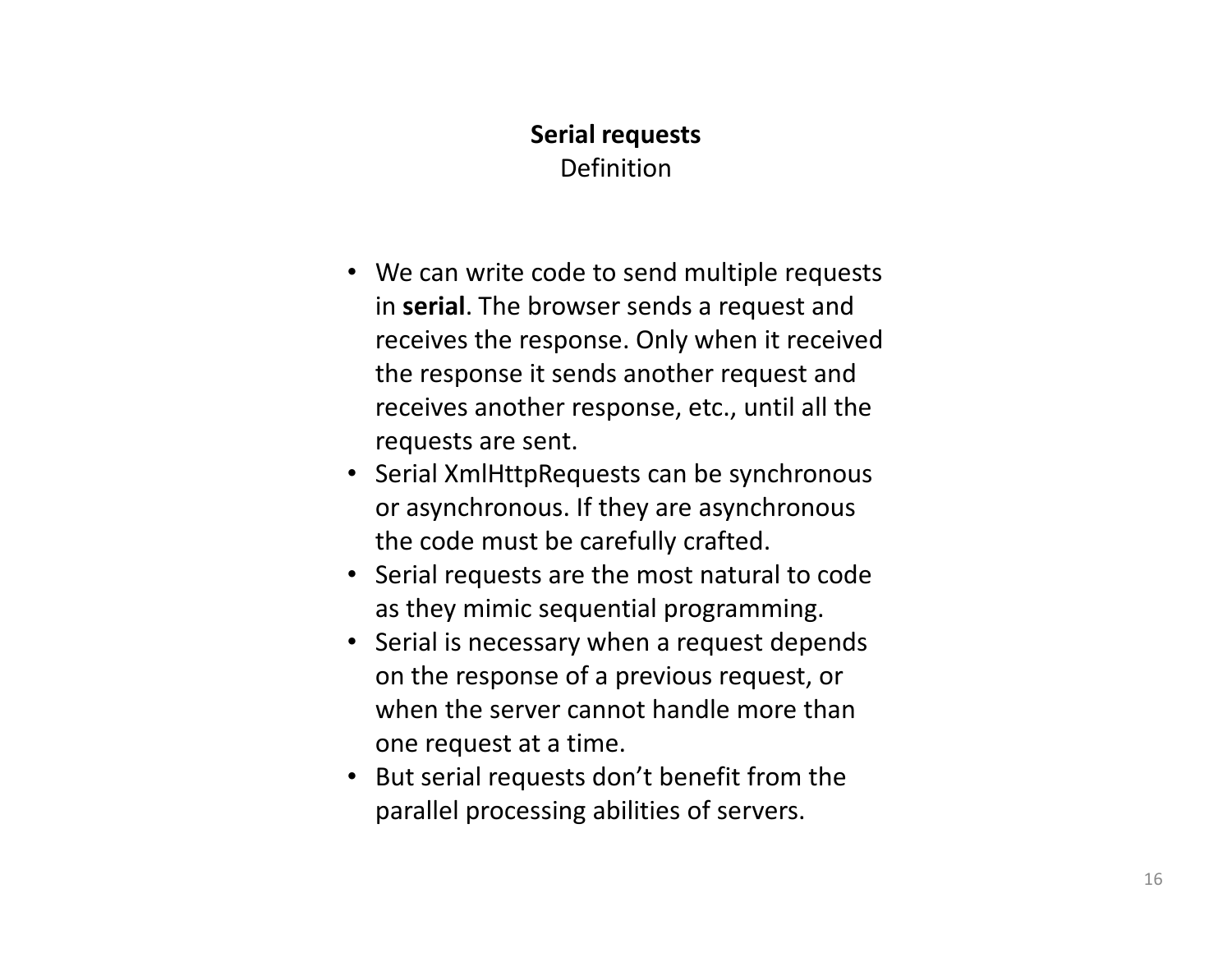Design pattern 3

## 3. Serial synchronous requests

Pseudo-code

| function f()                      |
|-----------------------------------|
| pre-requests                      |
| $request_1$                       |
| response <sub>1</sub>             |
| request $_2$                      |
| response <sub>2</sub>             |
|                                   |
| request $_{\scriptscriptstyle N}$ |
| response $_{\textrm{\tiny }N}$    |
| post-requests                     |
|                                   |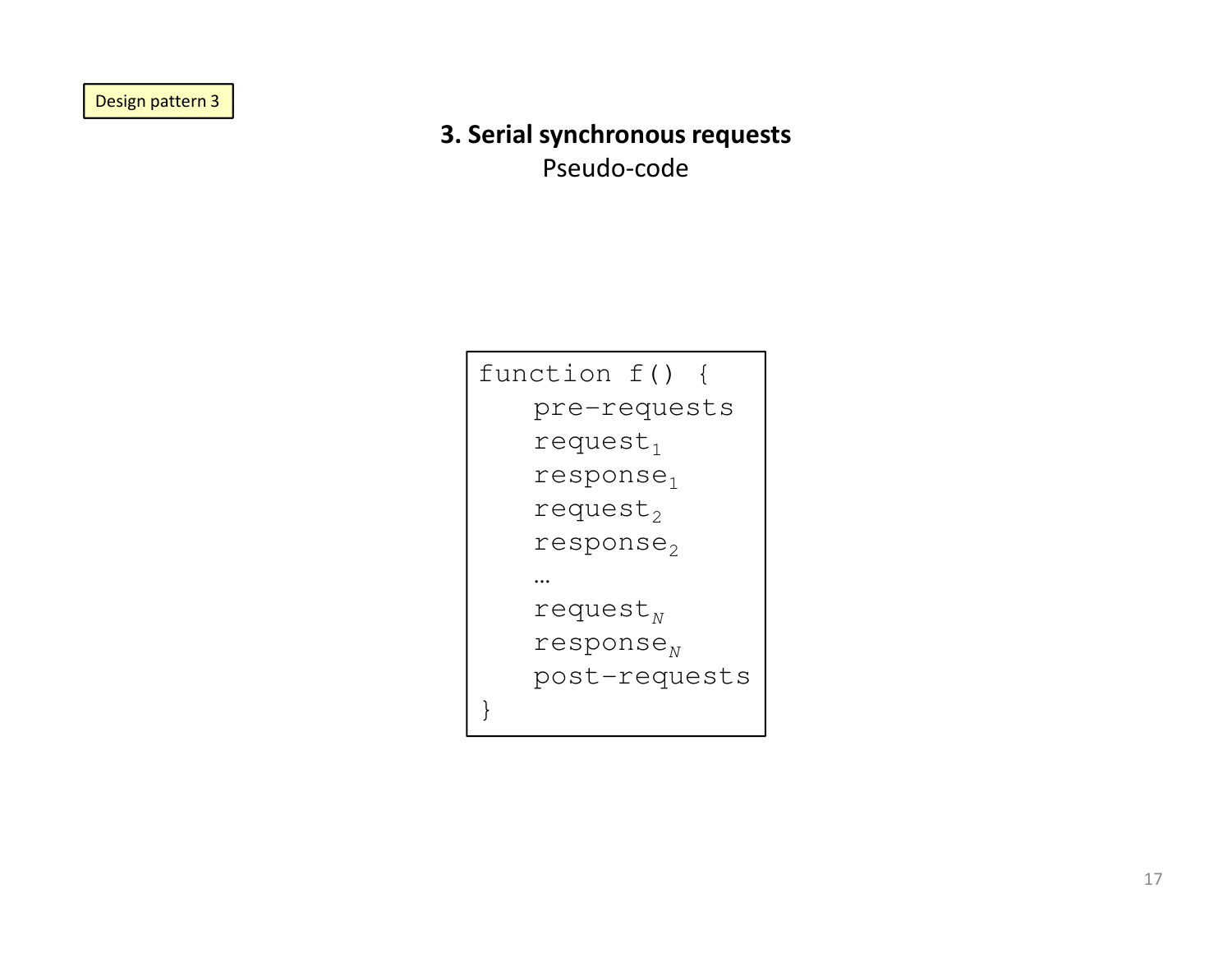### 3. Serial synchronous requests

Sequence diagram

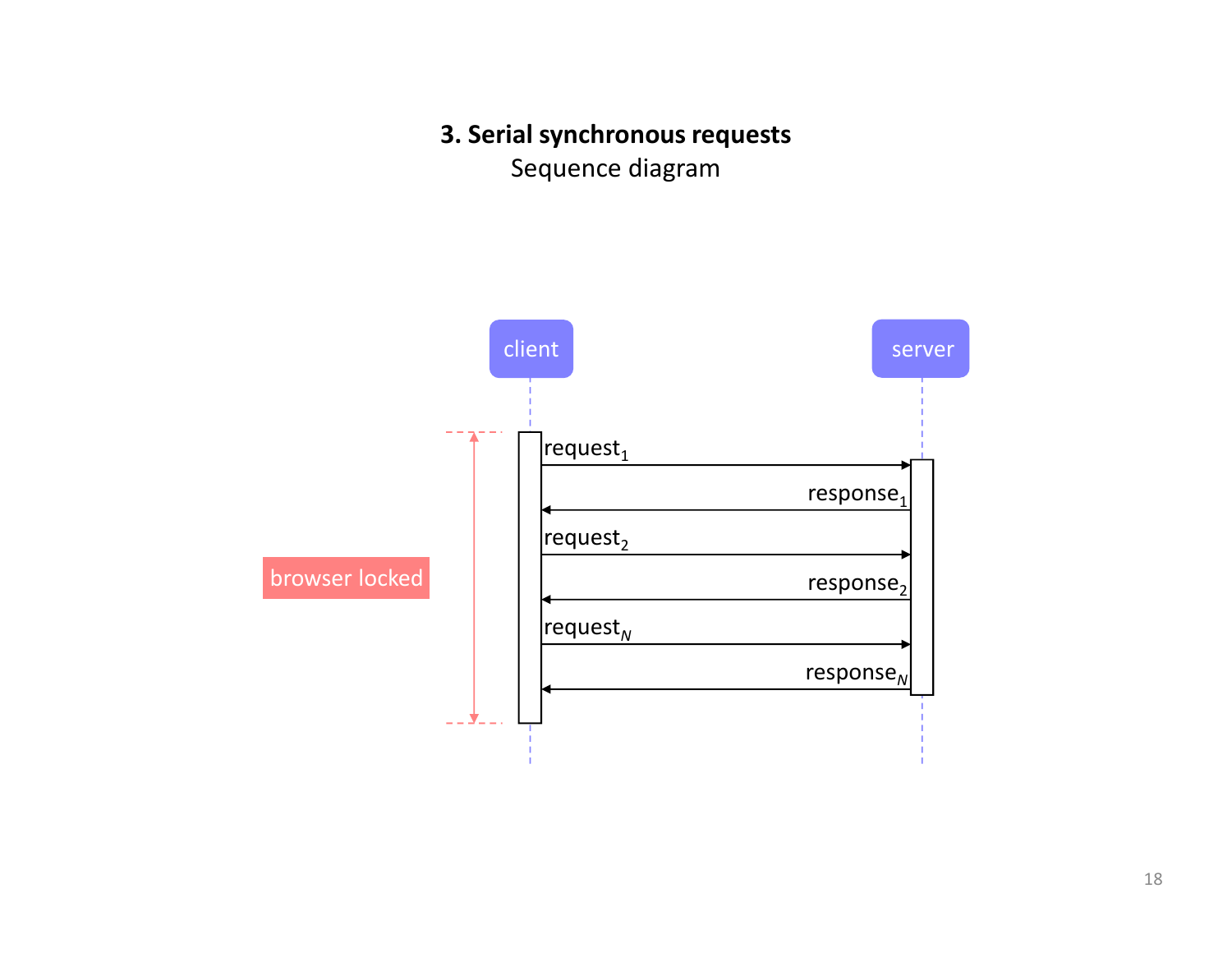## 4. Serial asynchronous requests

Pseudo-code

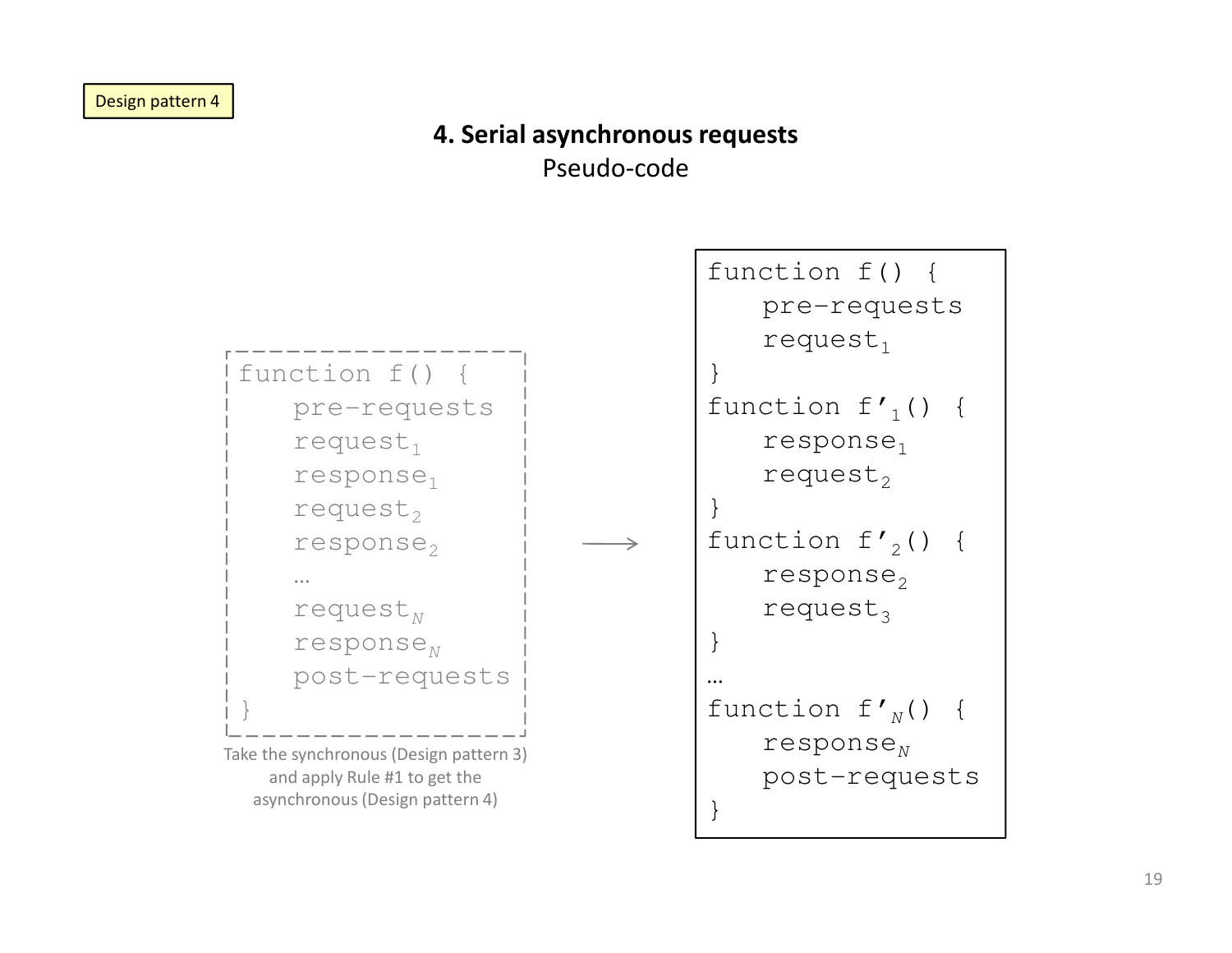### 4. Serial asynchronous requests

Sequence diagram

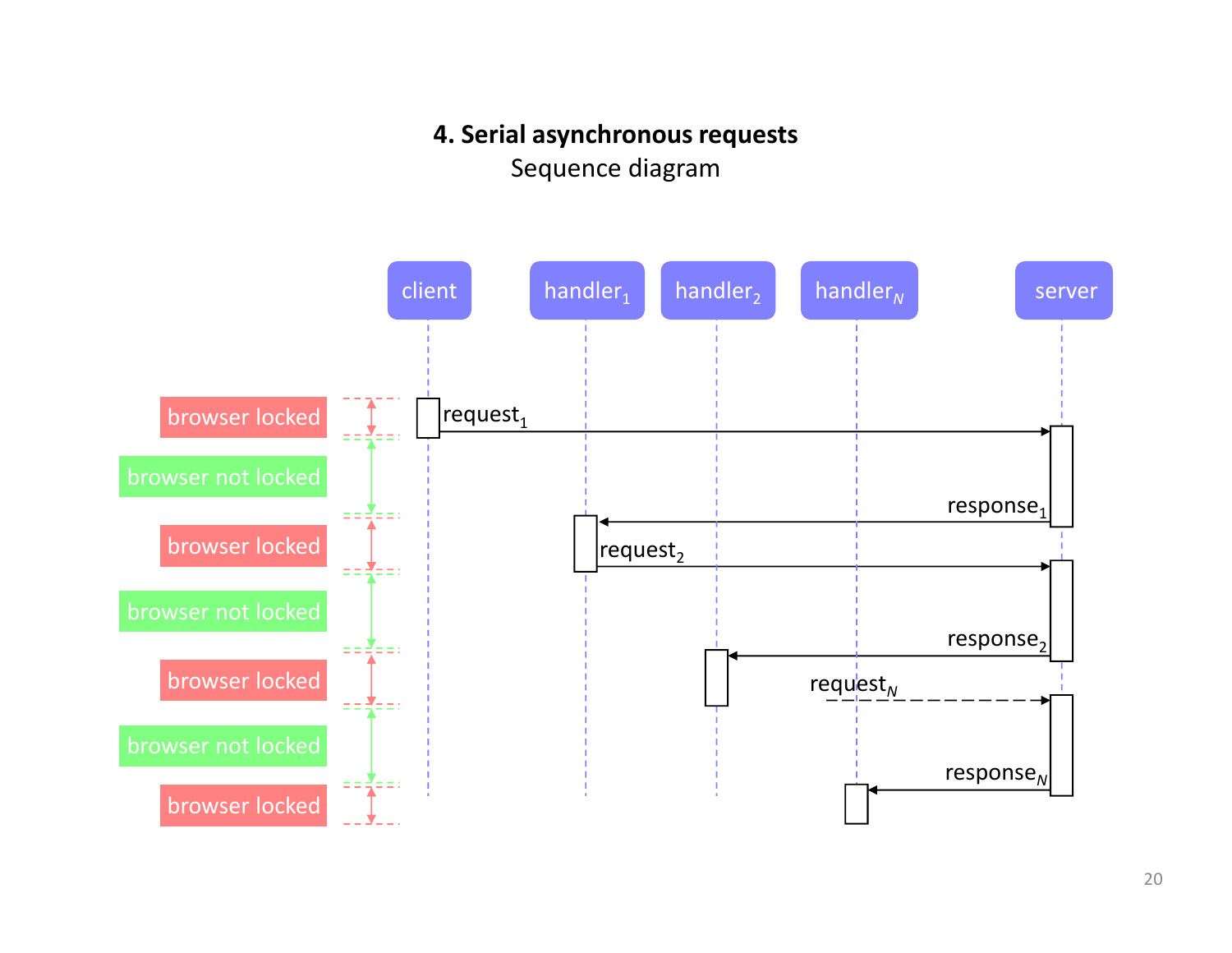## Parallel requestsDefinition

- We can also write code to send multiple requests in parallel. The browser sends all the requests at once (not exactly concurrently but in cascade), then receives the responses in random order.
- By definition, parallel XmlHttpRequests can only be asynchronous, not synchronous.
- Parallel is ideal when the server can handle multiple requests at once.
- But with parallel, the requests must not depend on the responses, and the order in which the responses are received must not matter.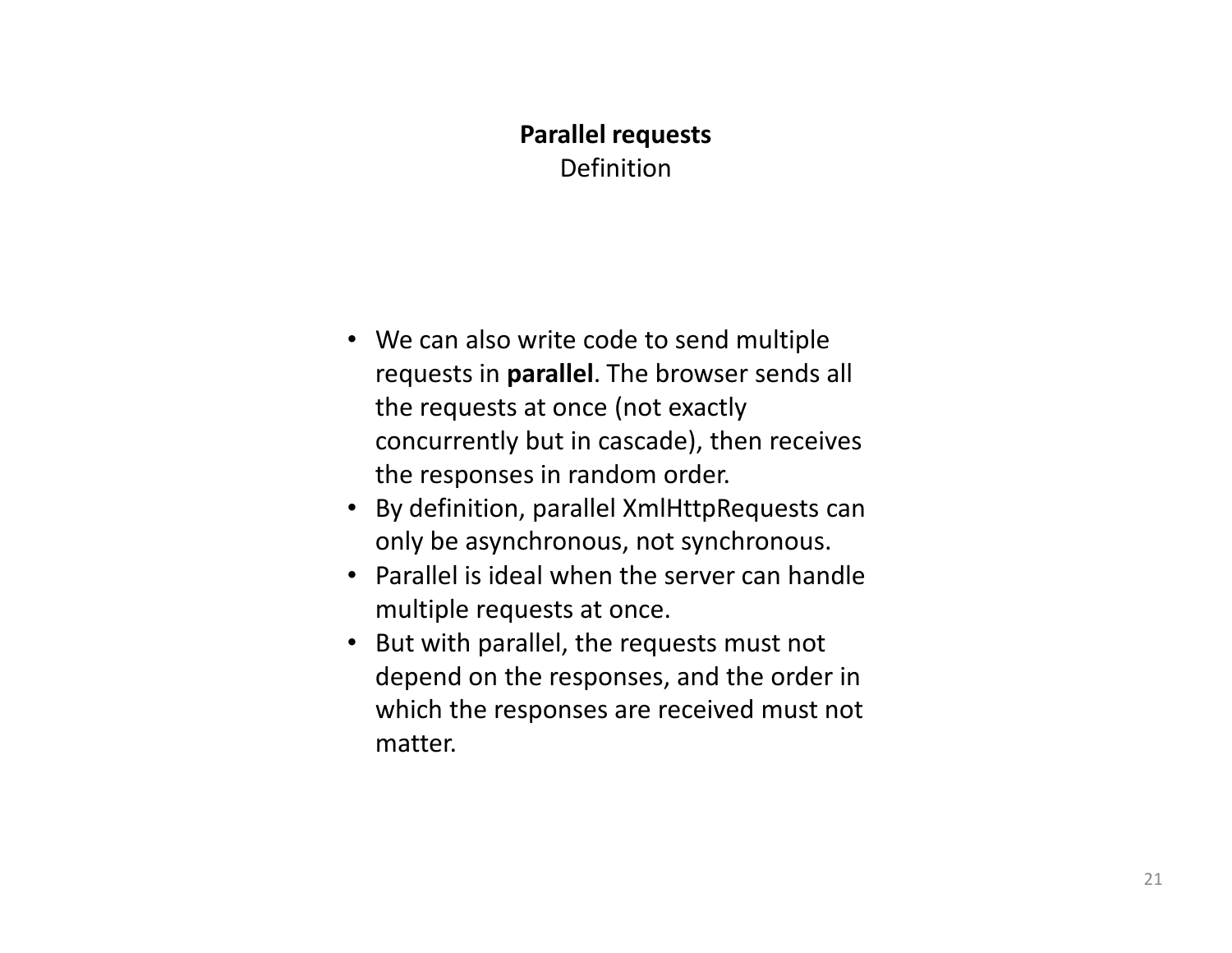Parallel synchronous requests

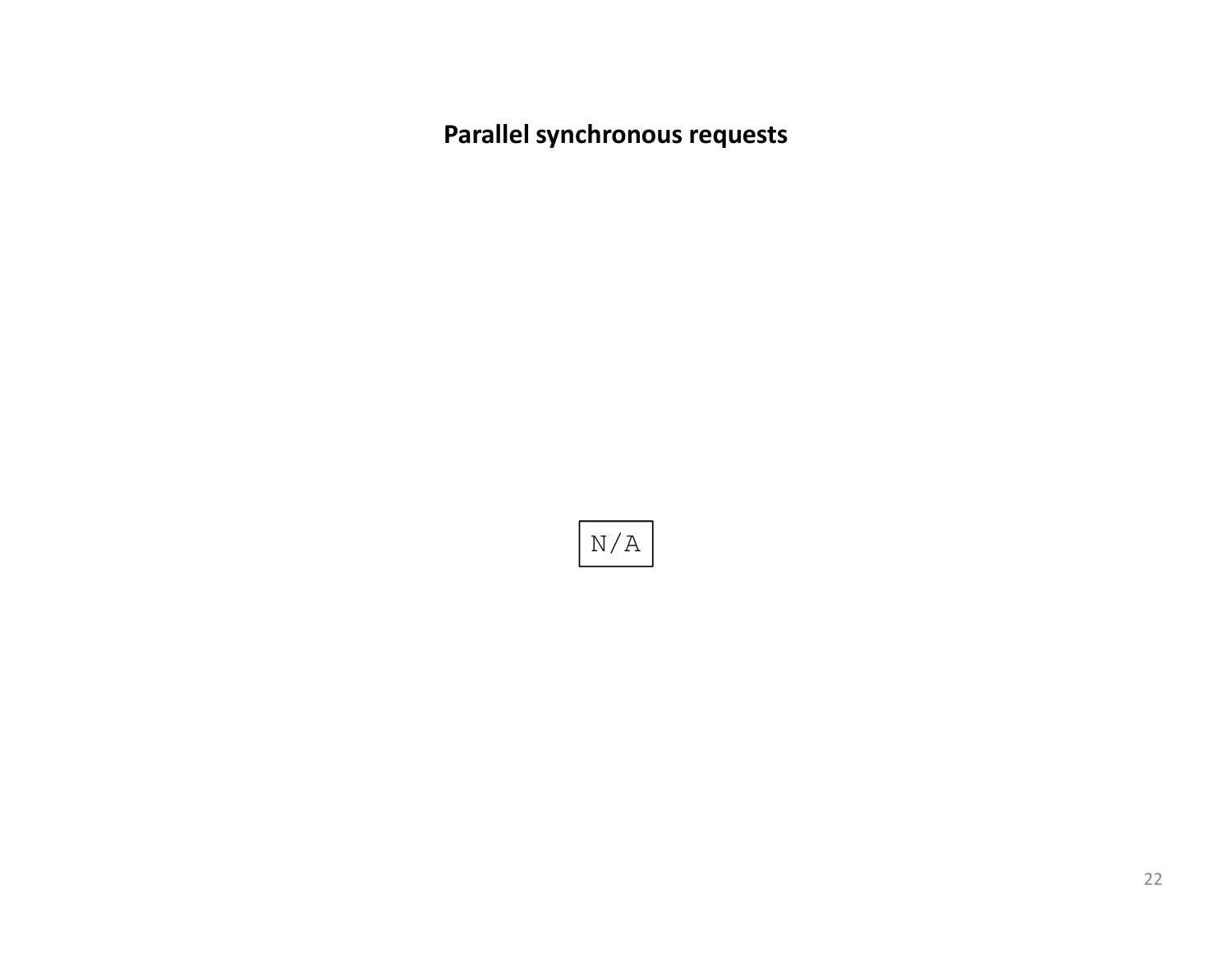### 5. Parallel asynchronous requestsPseudo-code

| function $f() \{$     |                       |                            |  |  |  |  |  |  |  |  |
|-----------------------|-----------------------|----------------------------|--|--|--|--|--|--|--|--|
|                       |                       | pre-requests               |  |  |  |  |  |  |  |  |
|                       | $request_1$           |                            |  |  |  |  |  |  |  |  |
|                       | request <sub>2</sub>  |                            |  |  |  |  |  |  |  |  |
|                       |                       |                            |  |  |  |  |  |  |  |  |
|                       |                       |                            |  |  |  |  |  |  |  |  |
|                       | request <sub>N</sub>  |                            |  |  |  |  |  |  |  |  |
| $\mathcal{E}$         |                       |                            |  |  |  |  |  |  |  |  |
| function $f'_{1}()$ { |                       |                            |  |  |  |  |  |  |  |  |
|                       | response <sub>1</sub> |                            |  |  |  |  |  |  |  |  |
|                       |                       | if (N responses handled) { |  |  |  |  |  |  |  |  |
|                       |                       | $f'$ ' ()                  |  |  |  |  |  |  |  |  |
|                       | $\}$                  |                            |  |  |  |  |  |  |  |  |
|                       |                       |                            |  |  |  |  |  |  |  |  |
| ł                     |                       |                            |  |  |  |  |  |  |  |  |
| function $f'_{2}()$ { |                       |                            |  |  |  |  |  |  |  |  |
|                       | response <sub>2</sub> |                            |  |  |  |  |  |  |  |  |
|                       |                       | if (N responses handled) { |  |  |  |  |  |  |  |  |
|                       |                       | f''(                       |  |  |  |  |  |  |  |  |
|                       | $\mathcal{E}$         |                            |  |  |  |  |  |  |  |  |
| $\}$                  |                       |                            |  |  |  |  |  |  |  |  |
|                       |                       |                            |  |  |  |  |  |  |  |  |
|                       |                       |                            |  |  |  |  |  |  |  |  |
| function $f{'}_N()$ { |                       |                            |  |  |  |  |  |  |  |  |
|                       | response <sub>N</sub> |                            |  |  |  |  |  |  |  |  |
|                       |                       | if (N responses handled) { |  |  |  |  |  |  |  |  |
|                       |                       | f''(                       |  |  |  |  |  |  |  |  |
|                       | $\}$                  |                            |  |  |  |  |  |  |  |  |
| ł                     |                       |                            |  |  |  |  |  |  |  |  |
|                       |                       |                            |  |  |  |  |  |  |  |  |
| function $f''()$ {    |                       |                            |  |  |  |  |  |  |  |  |
|                       |                       | post-requests              |  |  |  |  |  |  |  |  |
| ł                     |                       |                            |  |  |  |  |  |  |  |  |

function f() { pre-requests $request<sub>1</sub>$ request $_2$ …<br>request<sub>N</sub>  $i = 0$ function f $\prime_1$ () { response $_1$  $i++$ if (i ==  $N$ ) {  $f'$ ' () }function f $\prime_2$ () {  $response<sub>2</sub>$  $i++$ if (i ==  $N$ ) {  $f'$ '() }function  $f'_{N}()$  { response $_{N}$  $i++$ if (i ==  $N$ ) {  $f'$ '() } function f''() { post-requestsVariation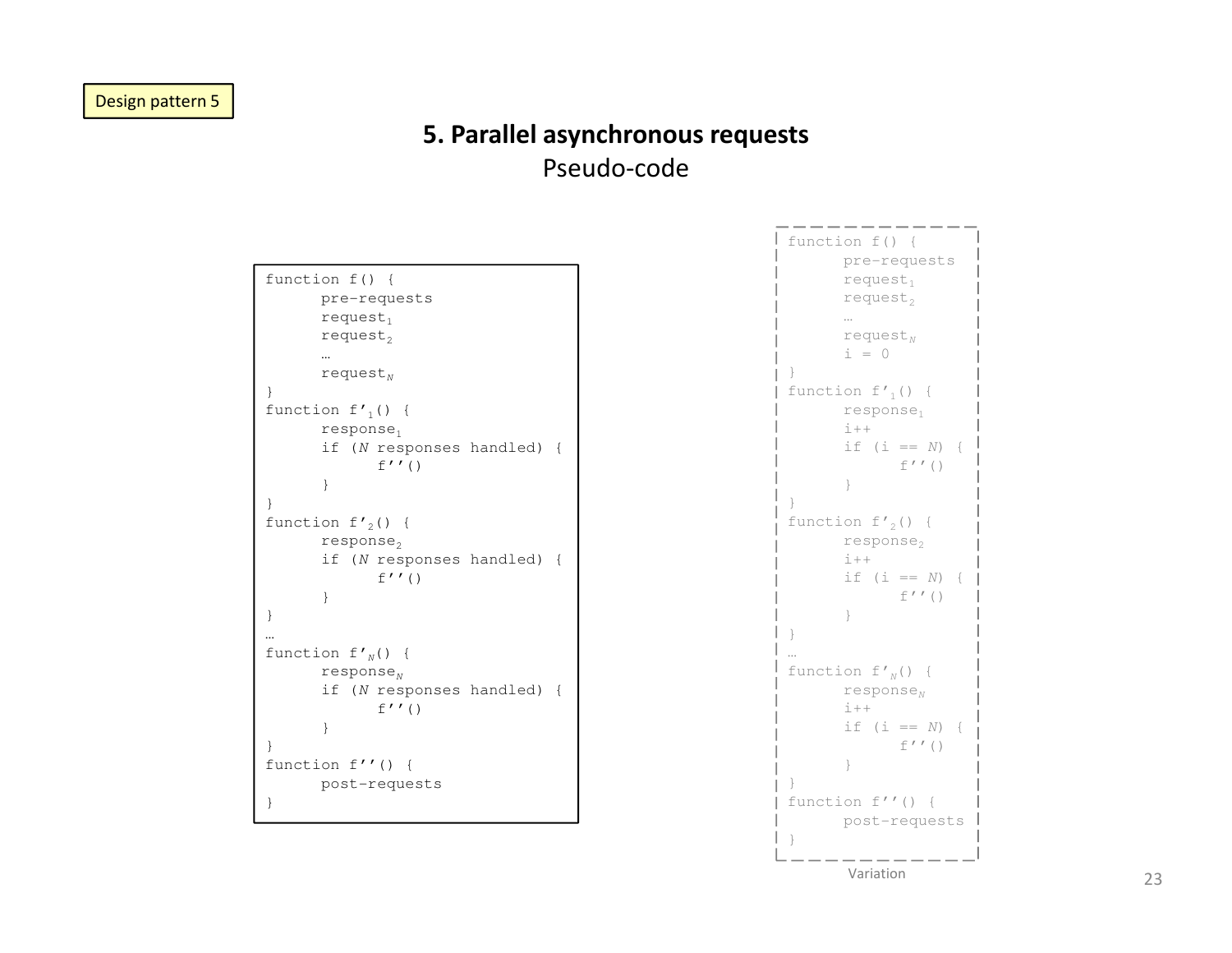### 5. Parallel asynchronous requests

Sequence diagram

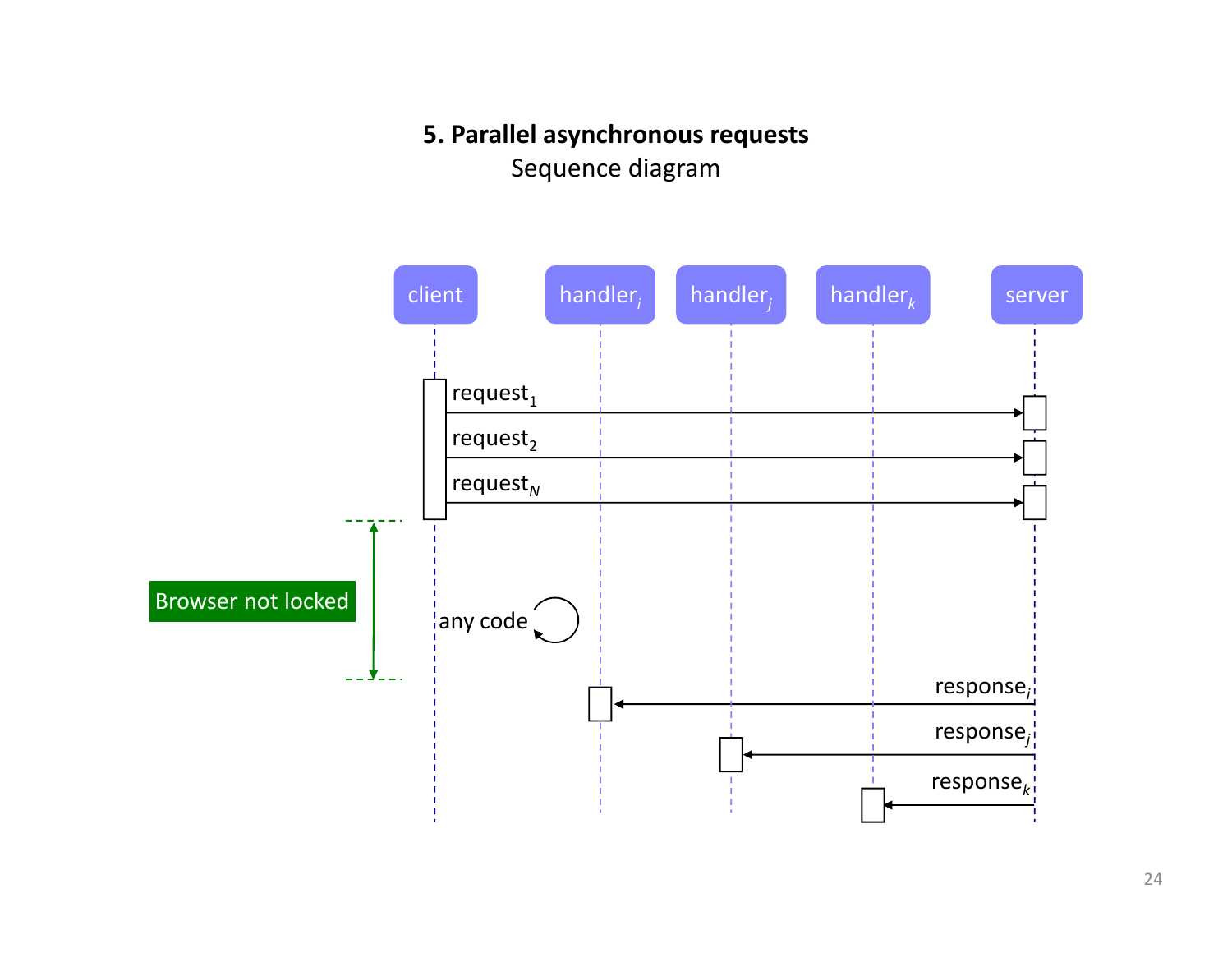## Conditional statements

if-then-else, switch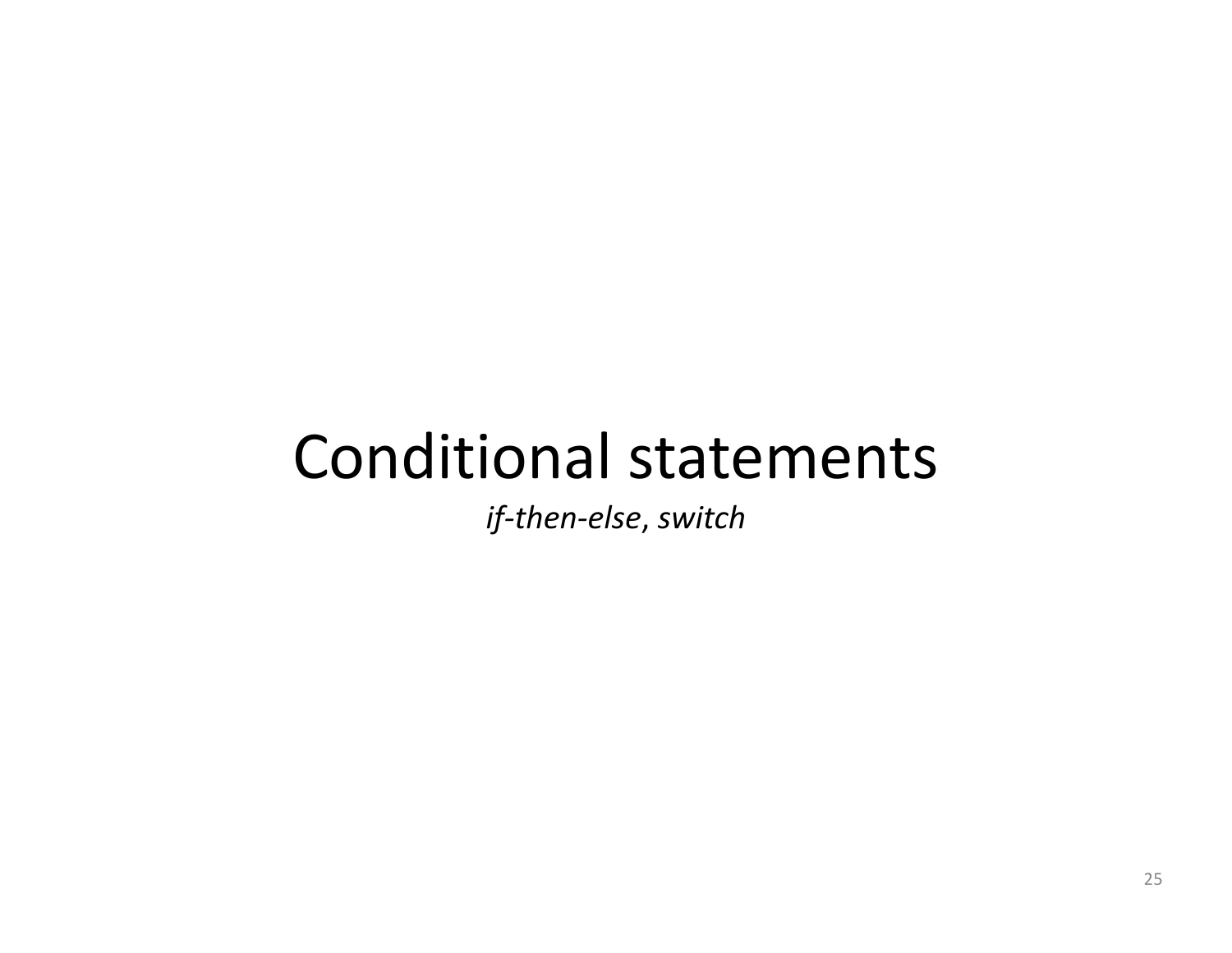6. Synchronous *if-then-else* of one reques<mark>t</mark> Pseudo-code

```
function f() {pre-if
if (condition) {request
response} else {
something}
post-if}
```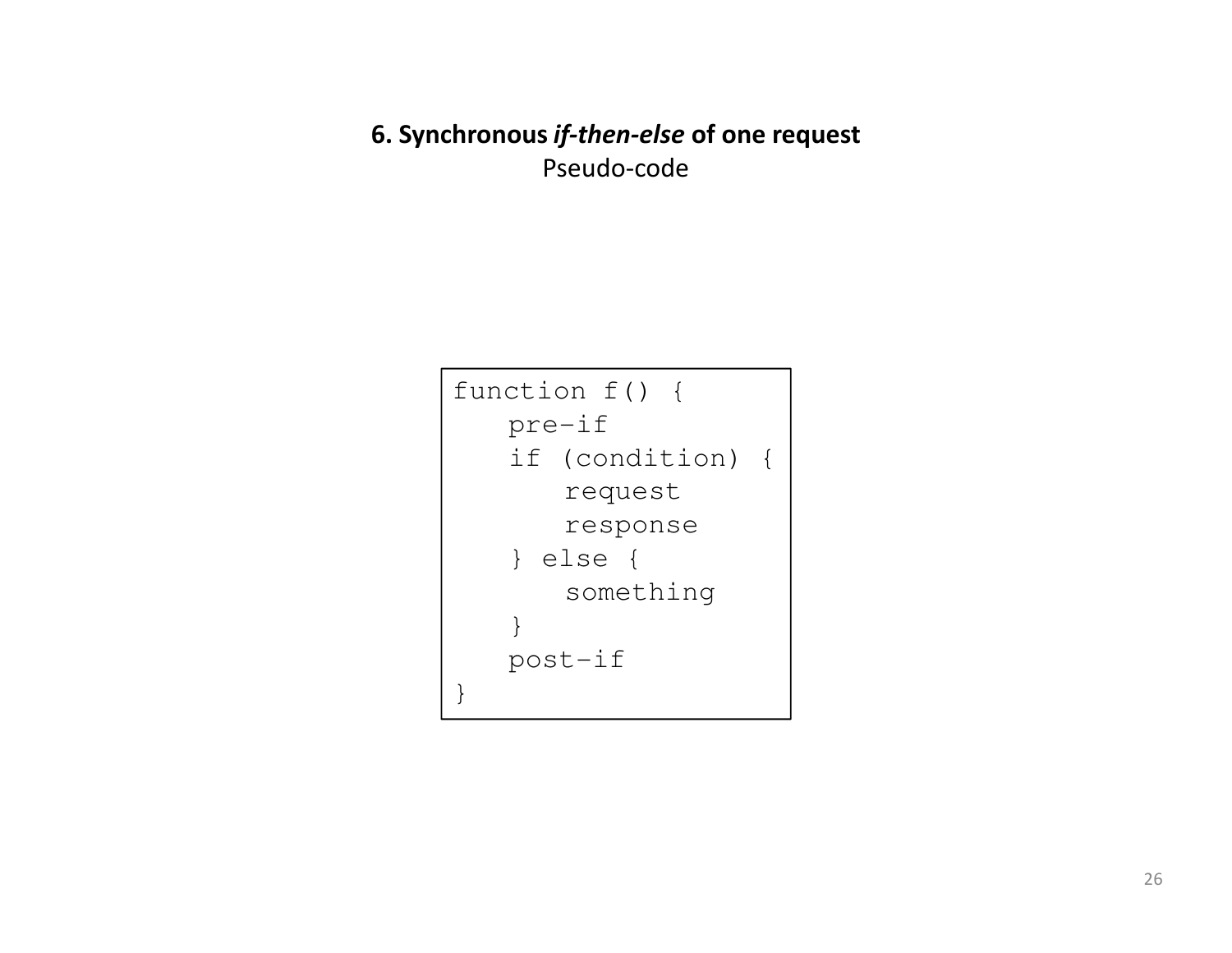## 6. Synchronous if-then-elsePseudo-code

```
function f() {pre-ifif (condition_{1}) {
         request<sub>1</sub>response_1} else if (condition_{2}) {
         request<sub>2</sub>response_2…} else if (condition<sub>N</sub>) {
         request_Nresponse_{\scriptscriptstyle N}} else {
something}
post-if}
```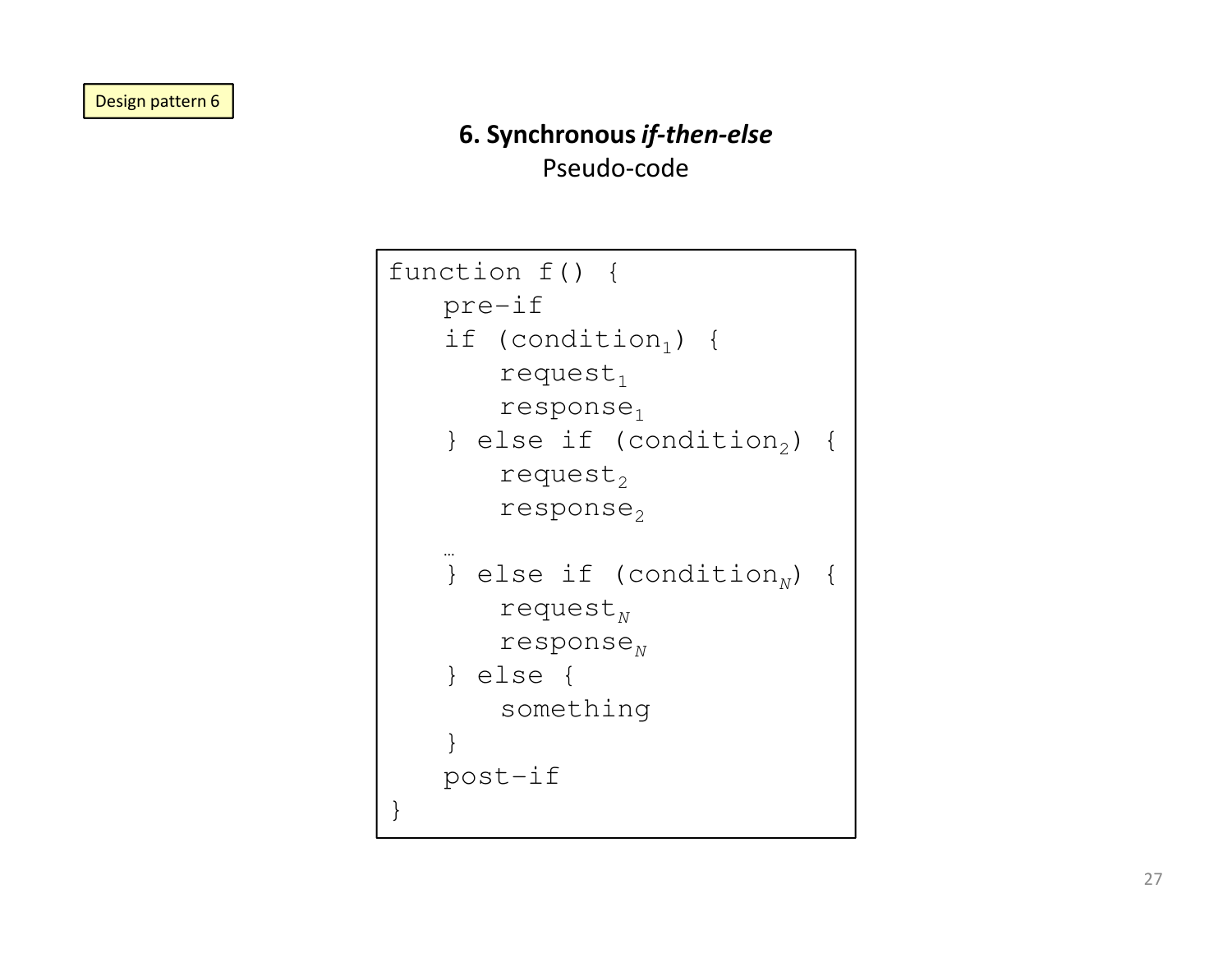## 7. Asynchronous *if-then-else* of one request Pseudo-code



split & copy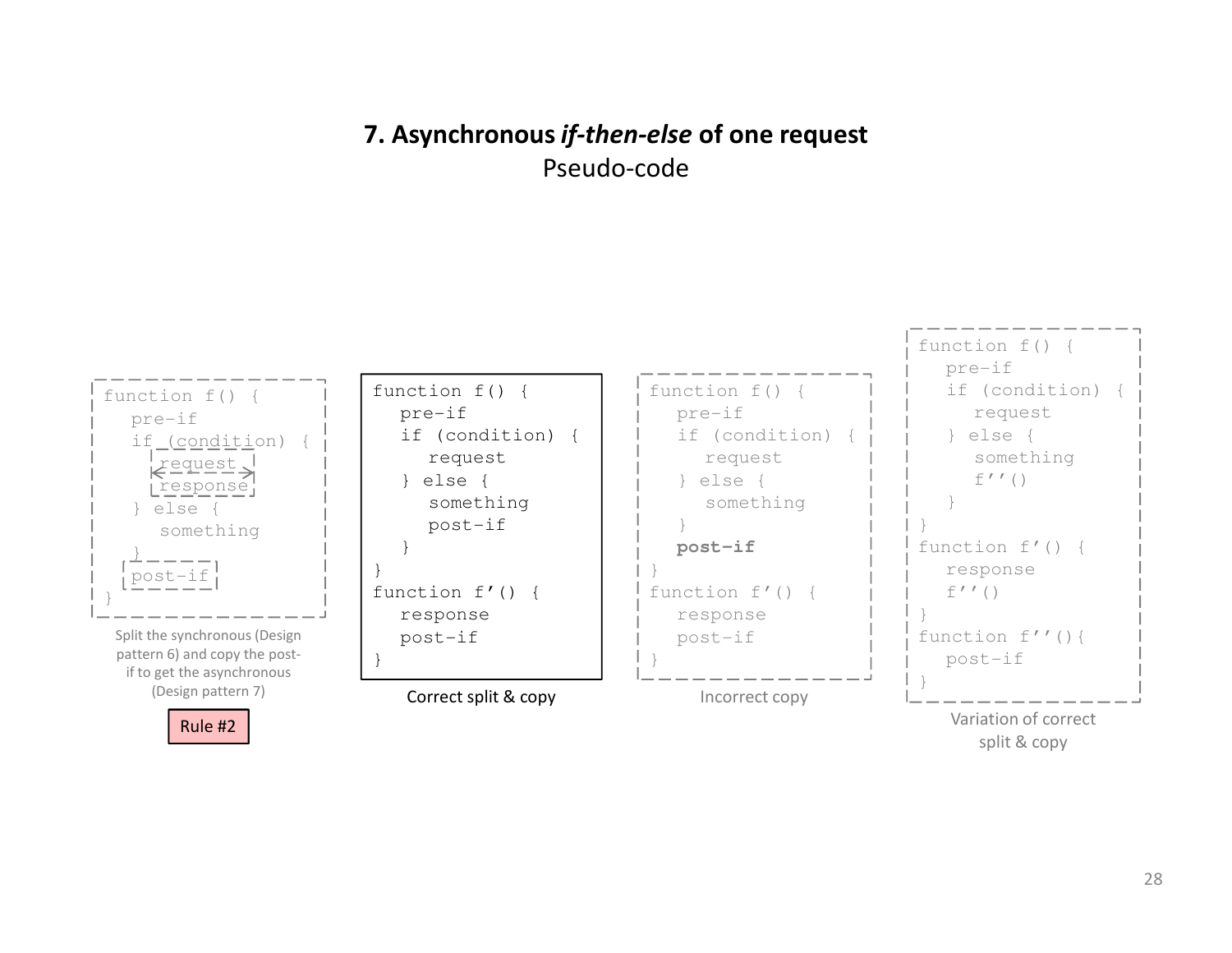## 7. Asynchronous if-then-elsePseudo-code

```
function f() {pre-ifif (condition<sub>1</sub>) {
               request_1} else if (condition_2) {
               request<sub>2</sub>} else if (condition<sub>N</sub>) {
               request_N} else {
somethingf''()
        }}function f\prime_1() {
       response<sub>1</sub>f''()}function f\prime_2() {
       response<sub>2</sub>f''()
}<br>…<br>function f'<sub>N</sub>() {
        response_{\scriptscriptstyle N}f''()
}
function f''() {post-if}
```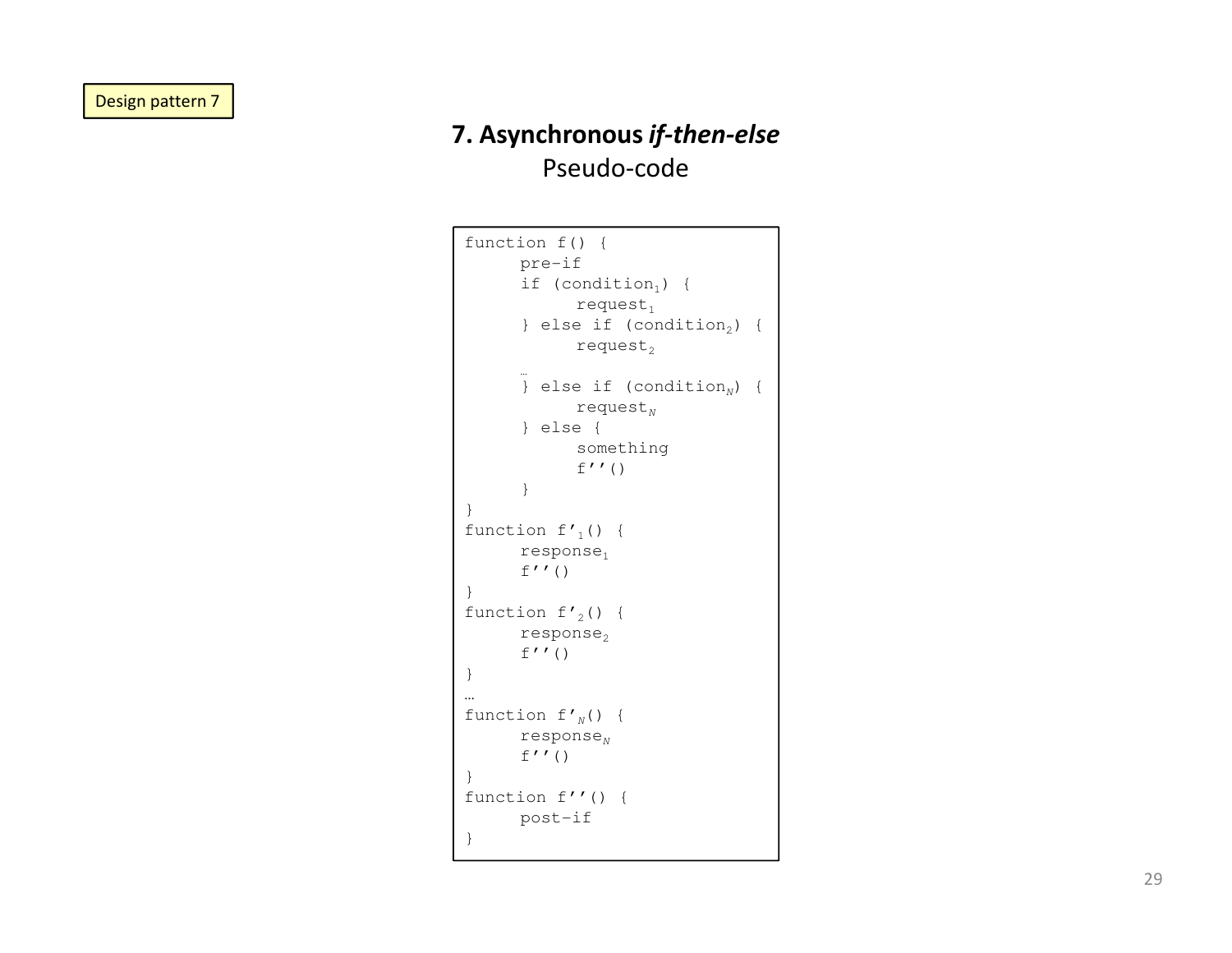## 8. Synchronous switchPseudo-code

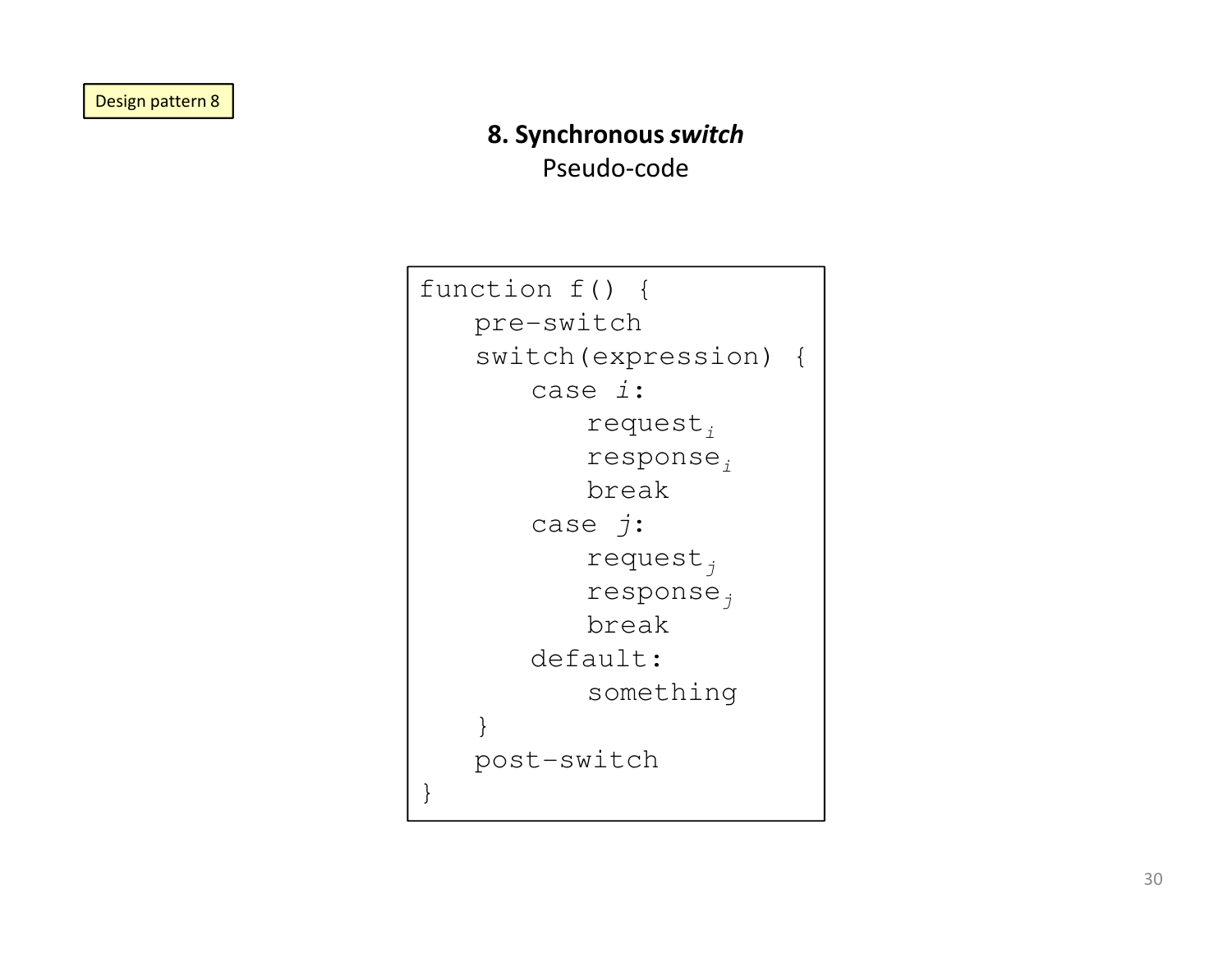### 9. Asynchronous switchPseudo-code

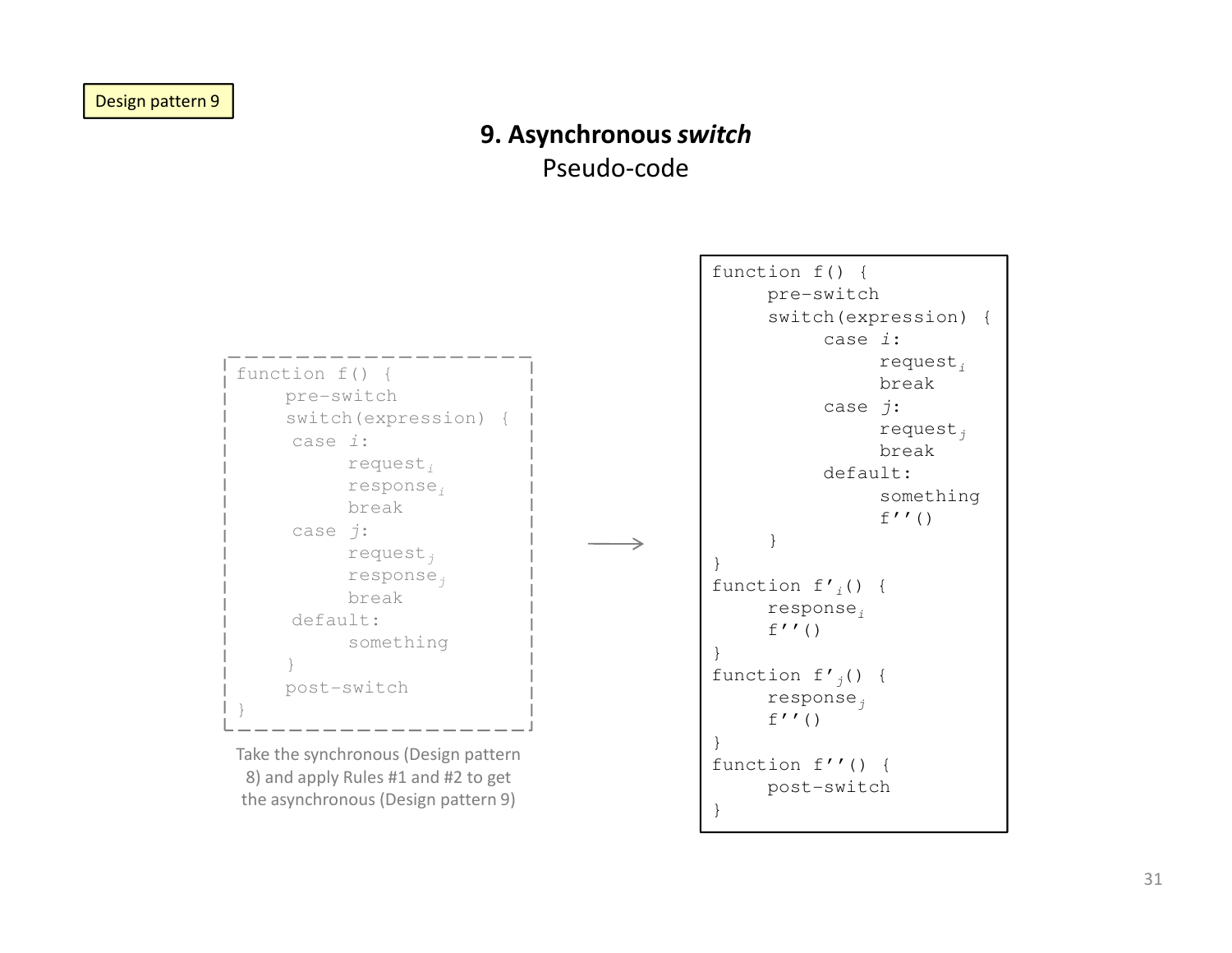## Loop statements

for, while, do-while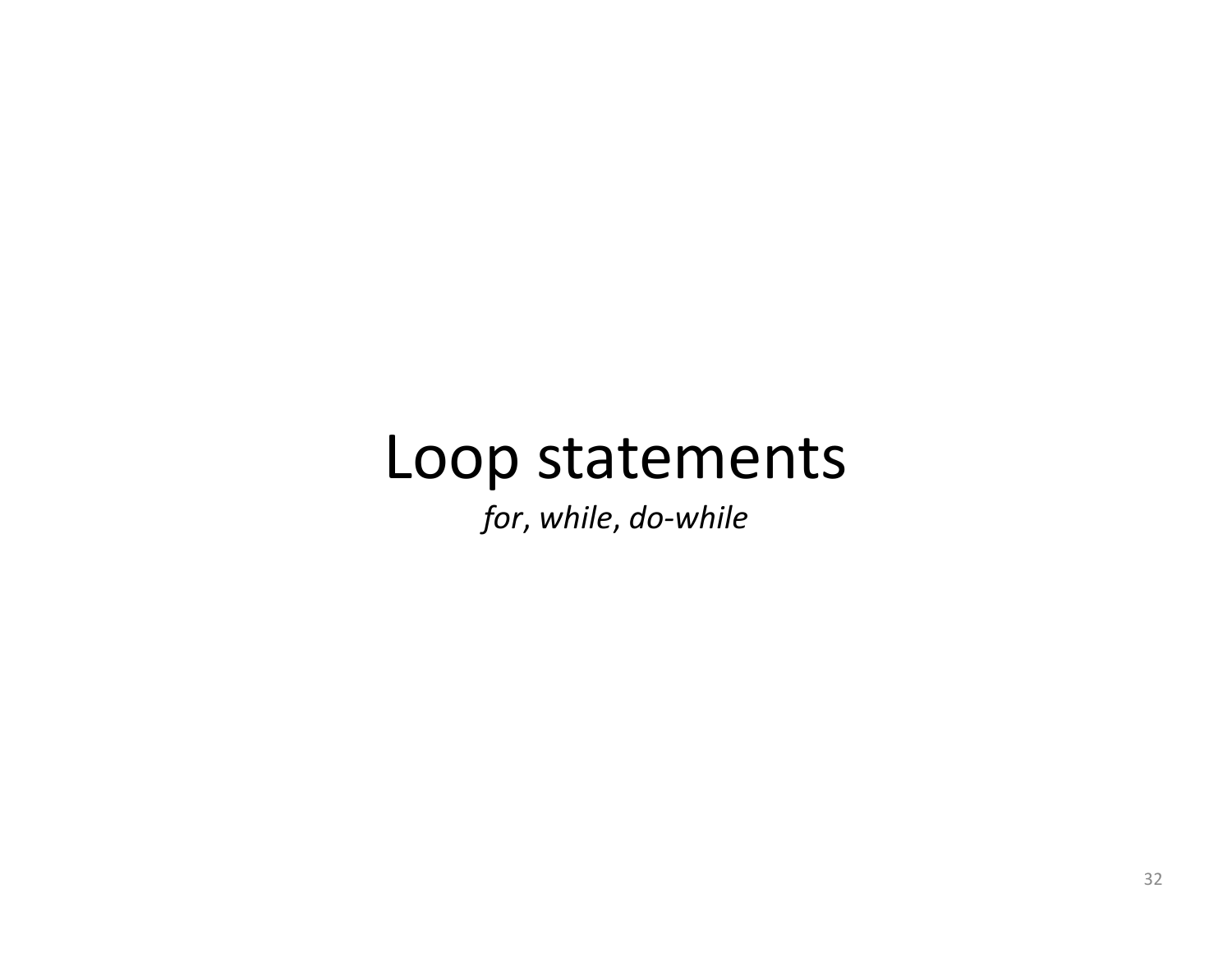Design pattern 10

## 10. Serial synchronous for

Pseudo-code

```
function f() {pre-for
for(initialExpression; condition; incrementExpression) {request
response}
post-for}
```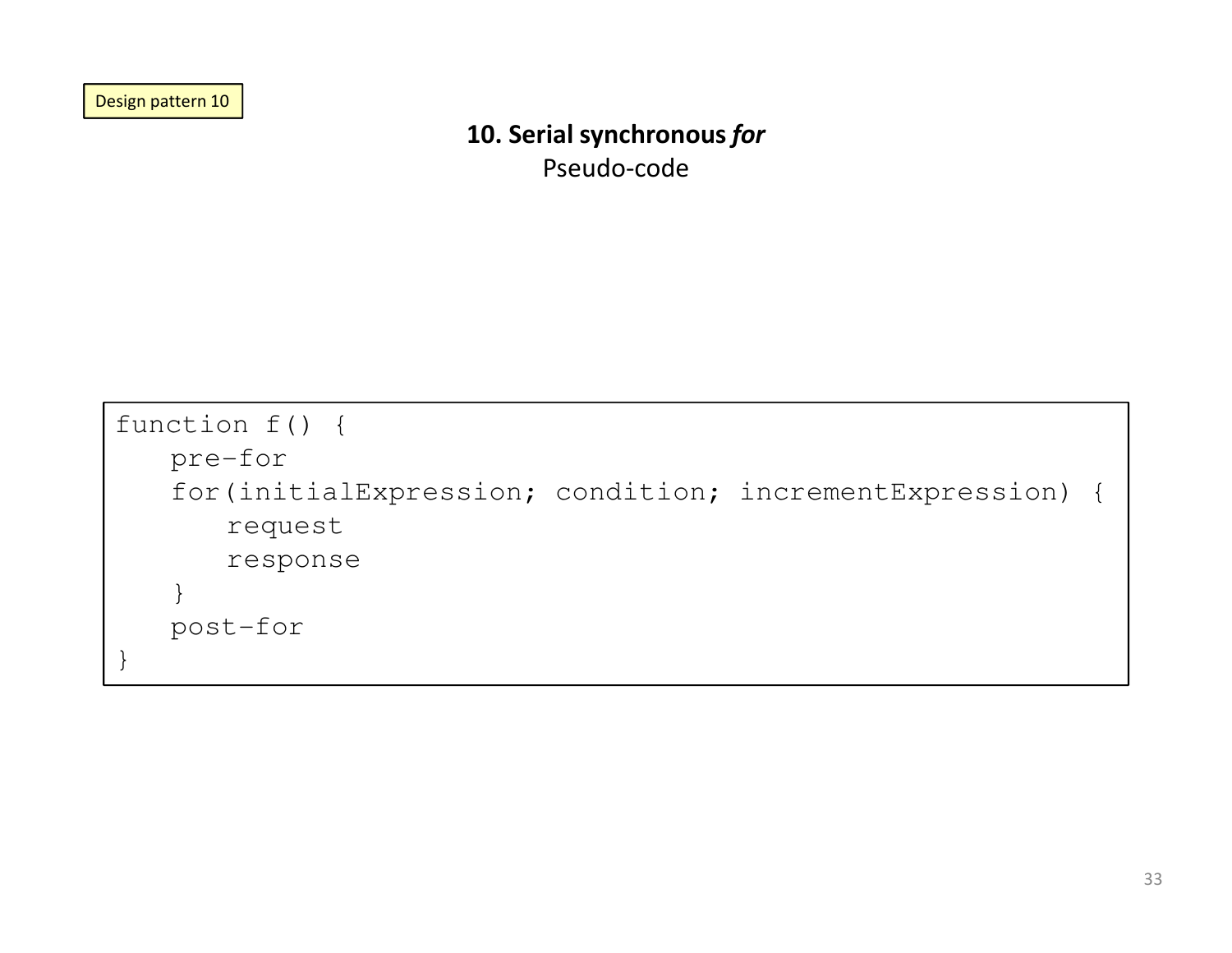## 10. Serial synchronous forPseudo-code

```
function f() {pre-for
initialExpressionf'(\ )}
function f'()
if (condition) {request
response
incrementExpressionf' ()

} else {
f''()}}
function f''() {post-for}Variation
```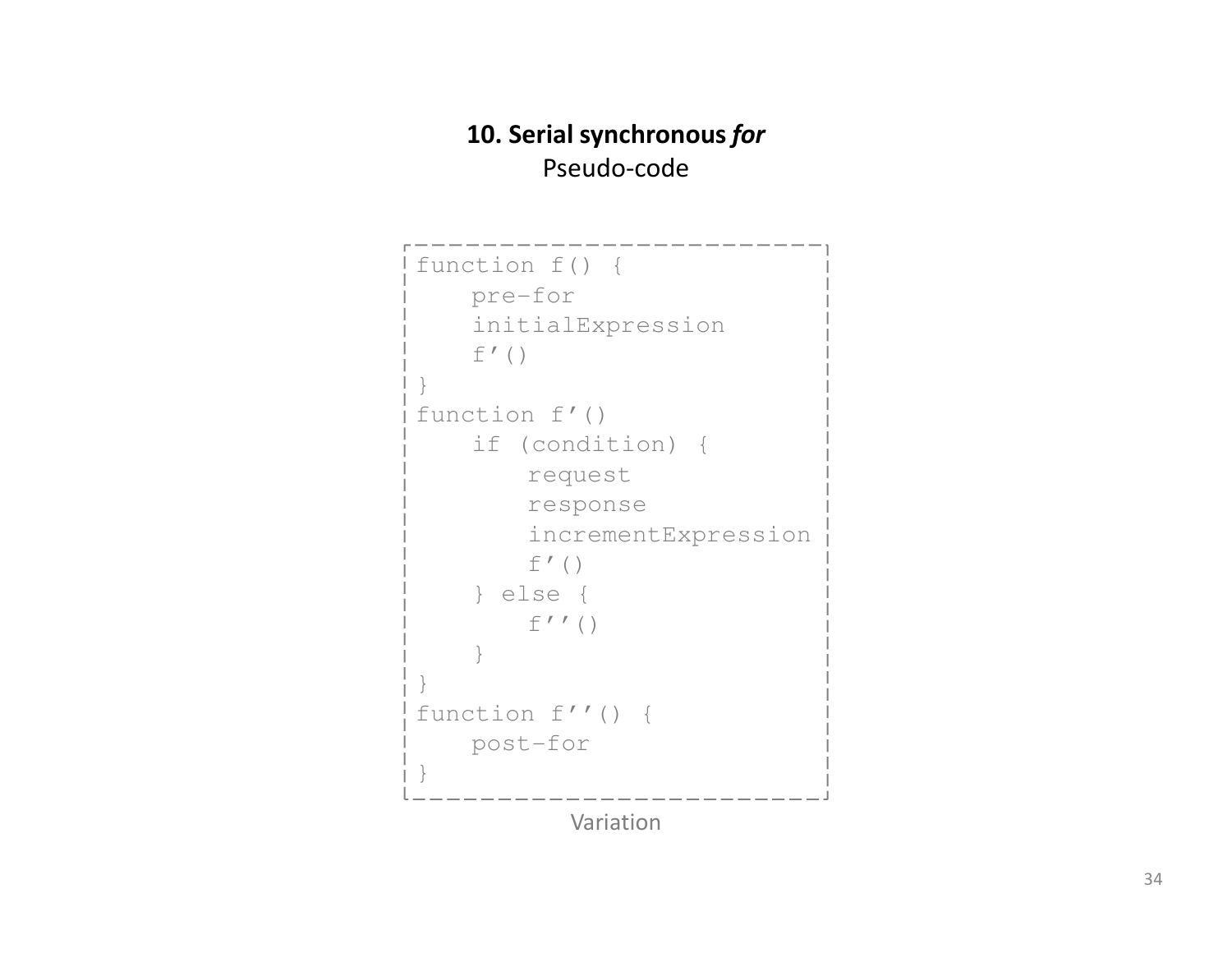### 11. Serial asynchronous forPseudo-code



the asynchronous (Design pattern 11)

function f''() {response incrementExpressionfunction f'''() {post-for}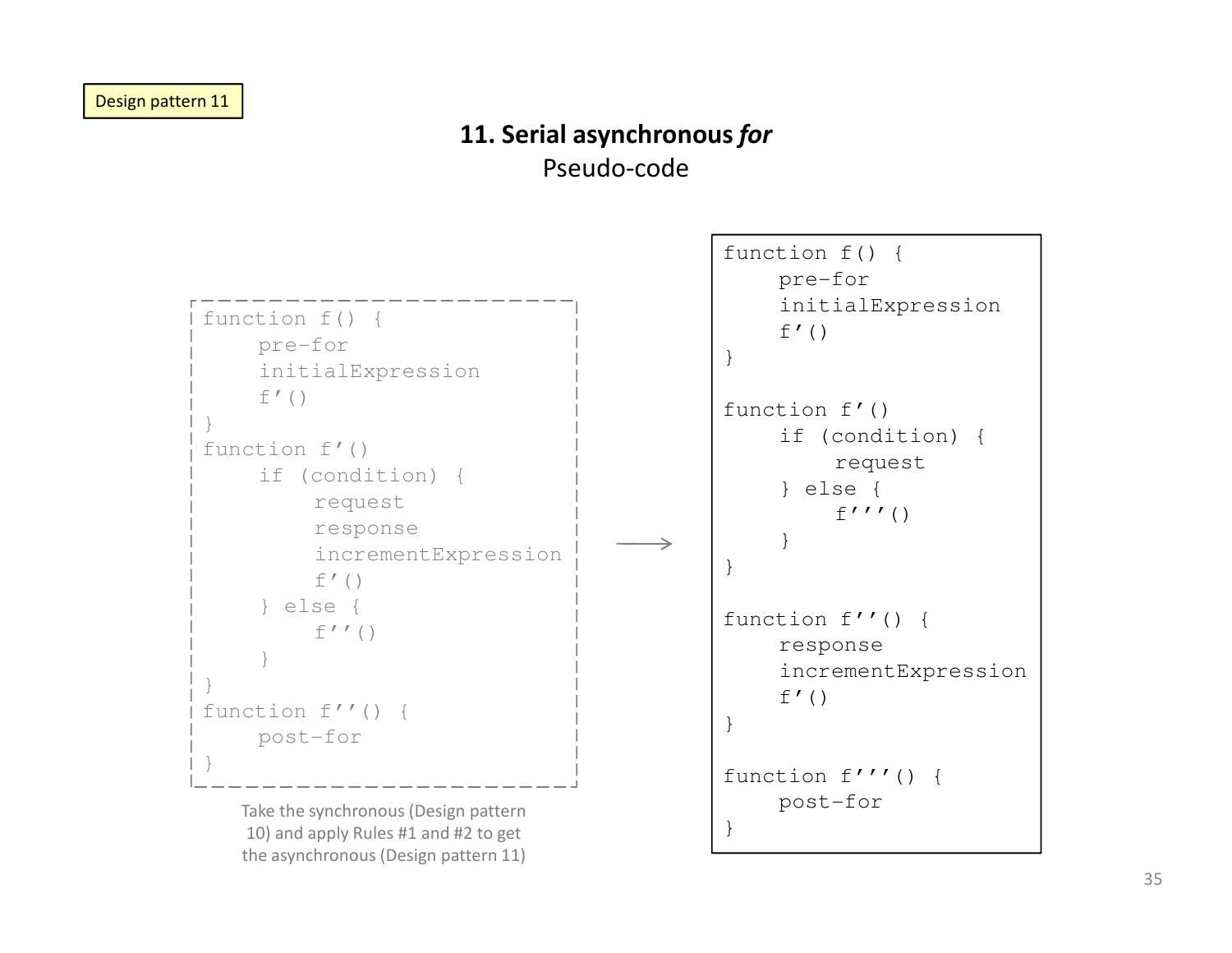Parallel synchronous for

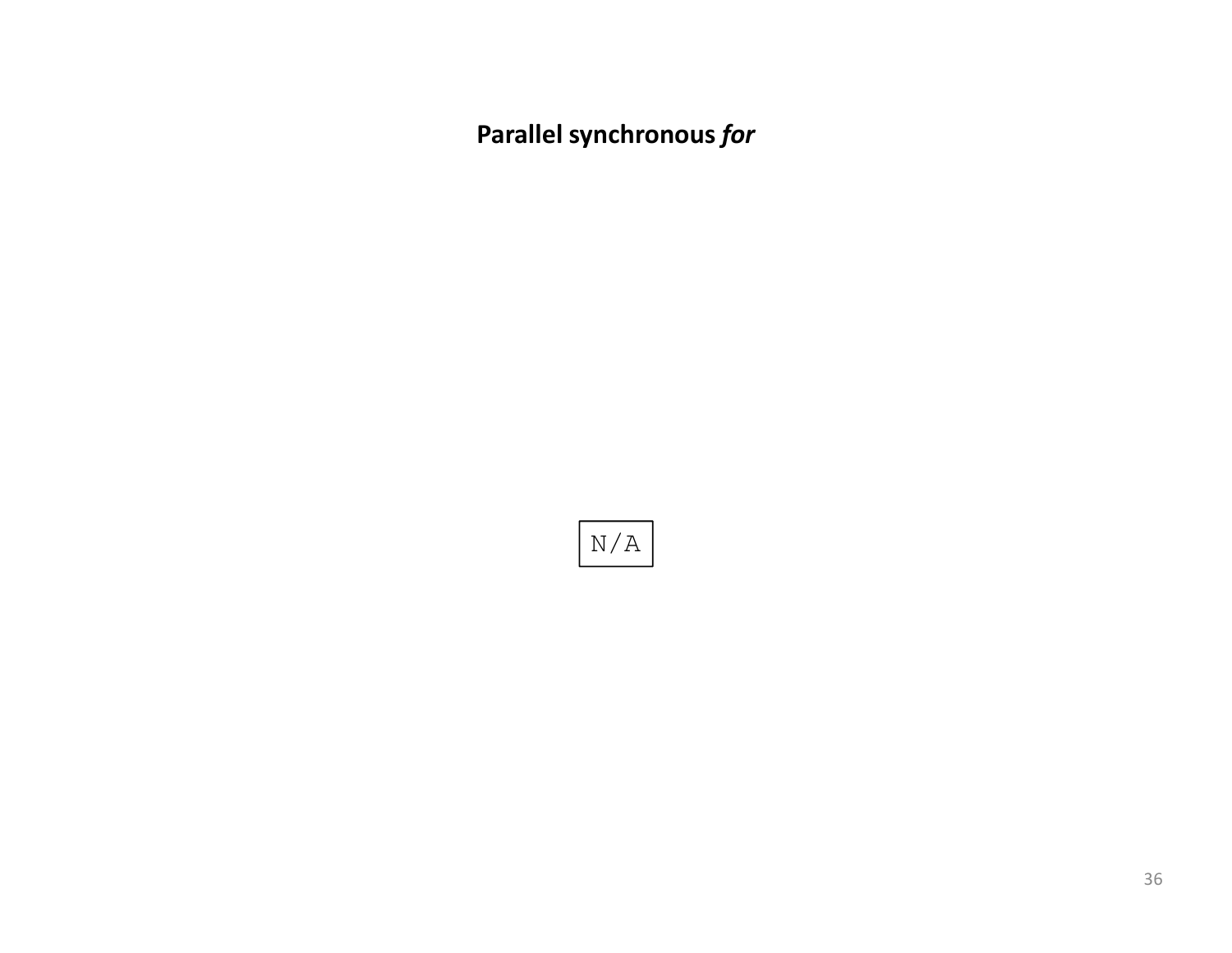Design pattern 12

### 12. Parallel asynchronous for

Pseudo-code

```
function f() {pre-for
for(initialExpression; condition; incrementExpression) {request}}function f'() {response
if (all responses handled) {f''()
    }}function f''() {post-for}
```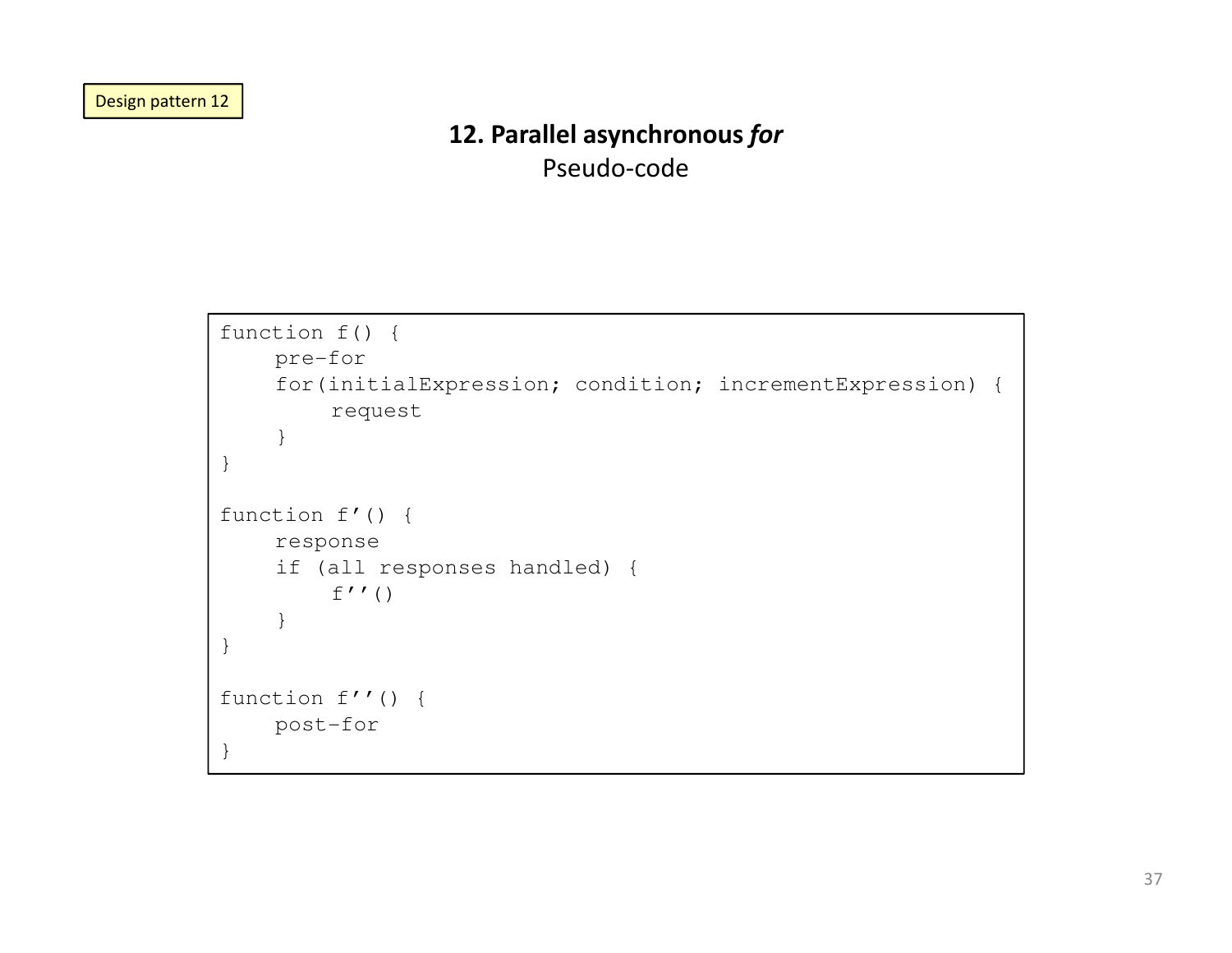## 12. Parallel asynchronous forPseudo-code

```
function f() {pre-fori = j = 0for(initialExpression; condition; incrementExpression) {requesti++}}function f'() {response\vec{c} + +

if (i == j) {
       f'' ()
     }}function f''() {post-for}
```
Variation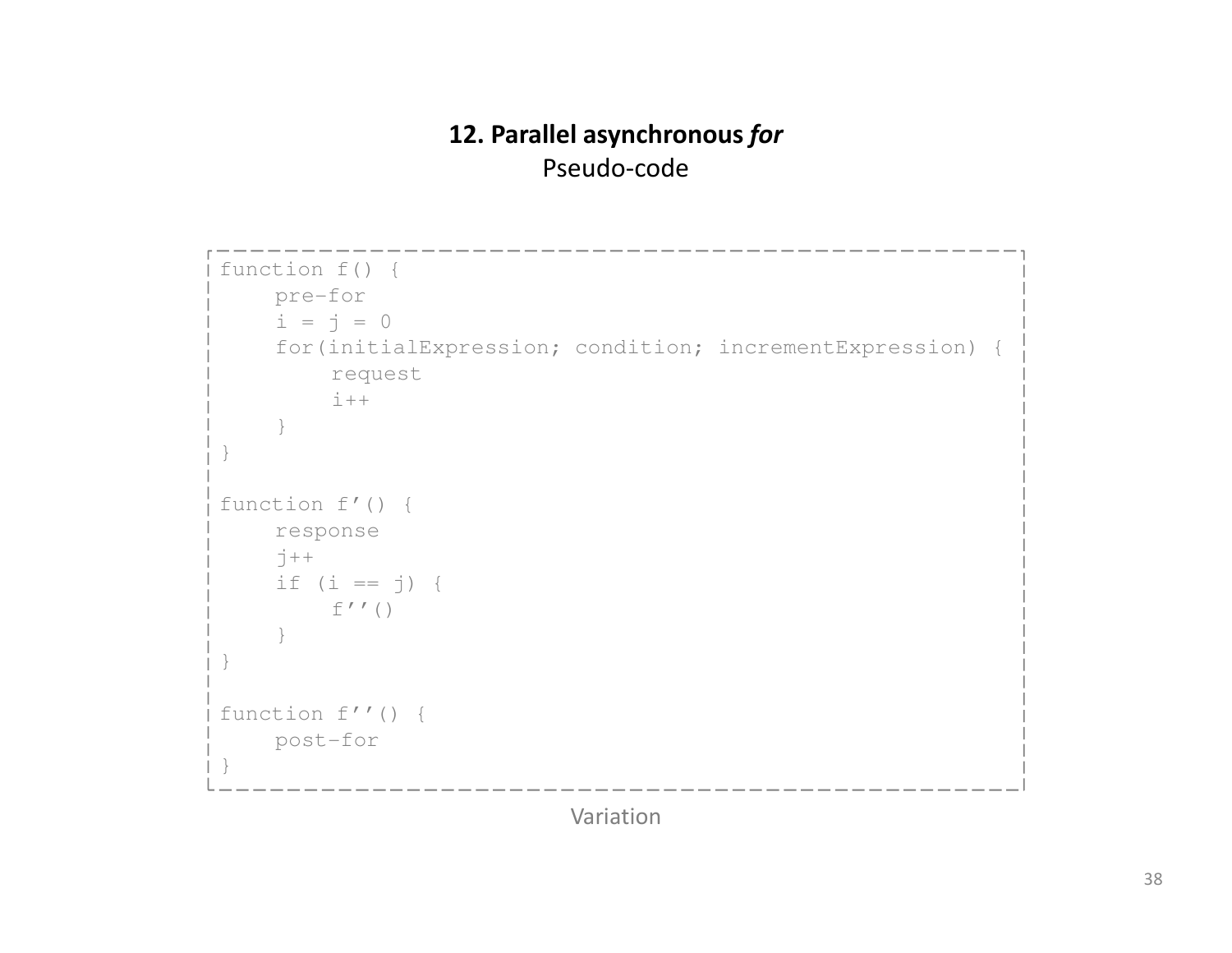### 13. Serial synchronous while

Pseudo-code

function f() {pre-while while(condition) {request response} post-while}

```
function f() {pre-whilef'()}
function f'() {
if (condition) {request
responsef'()
} else {
f''()}}
function f''() {post-while}Variation
```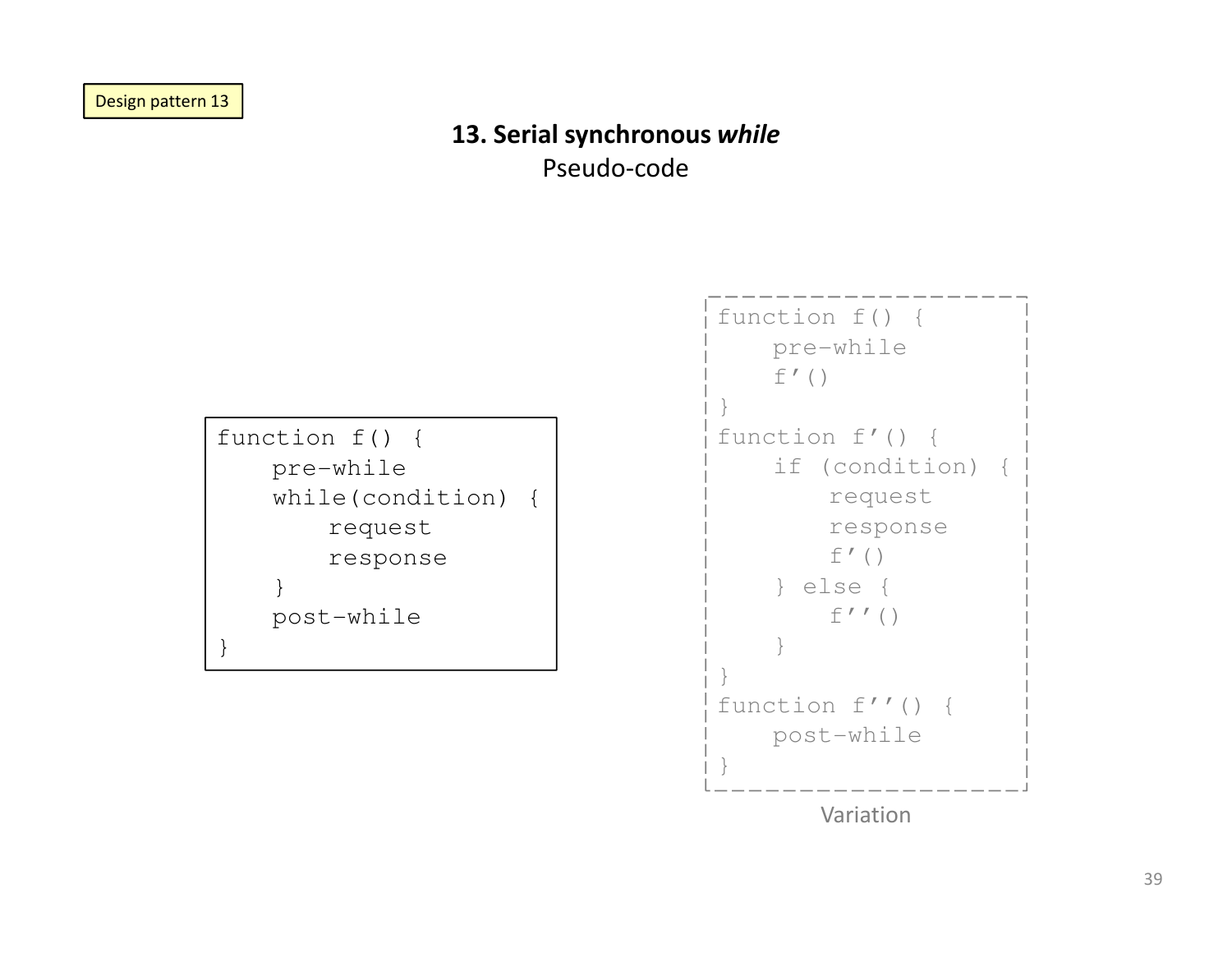## 14. Serial asynchronous while

Pseudo-code



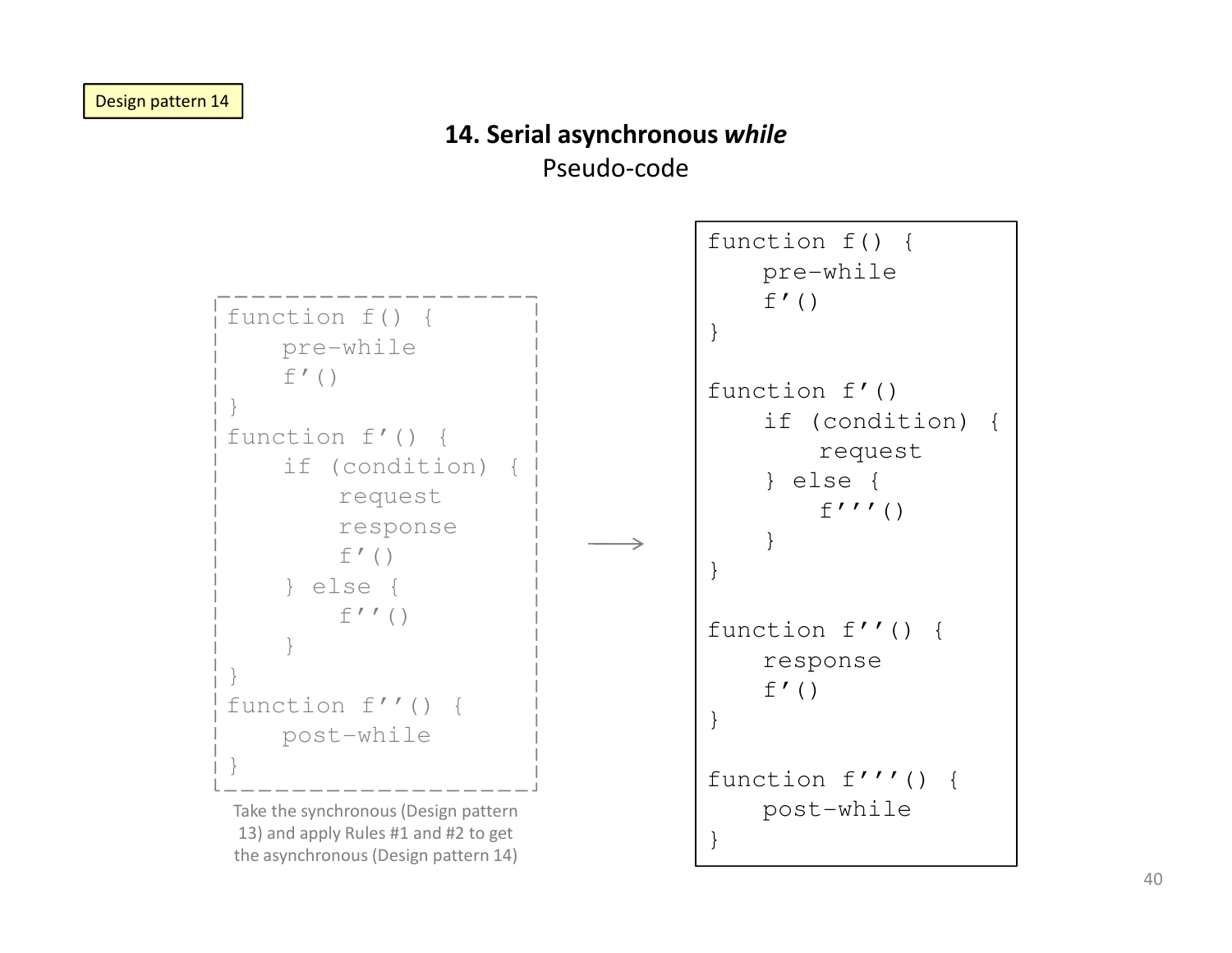Parallel synchronous while

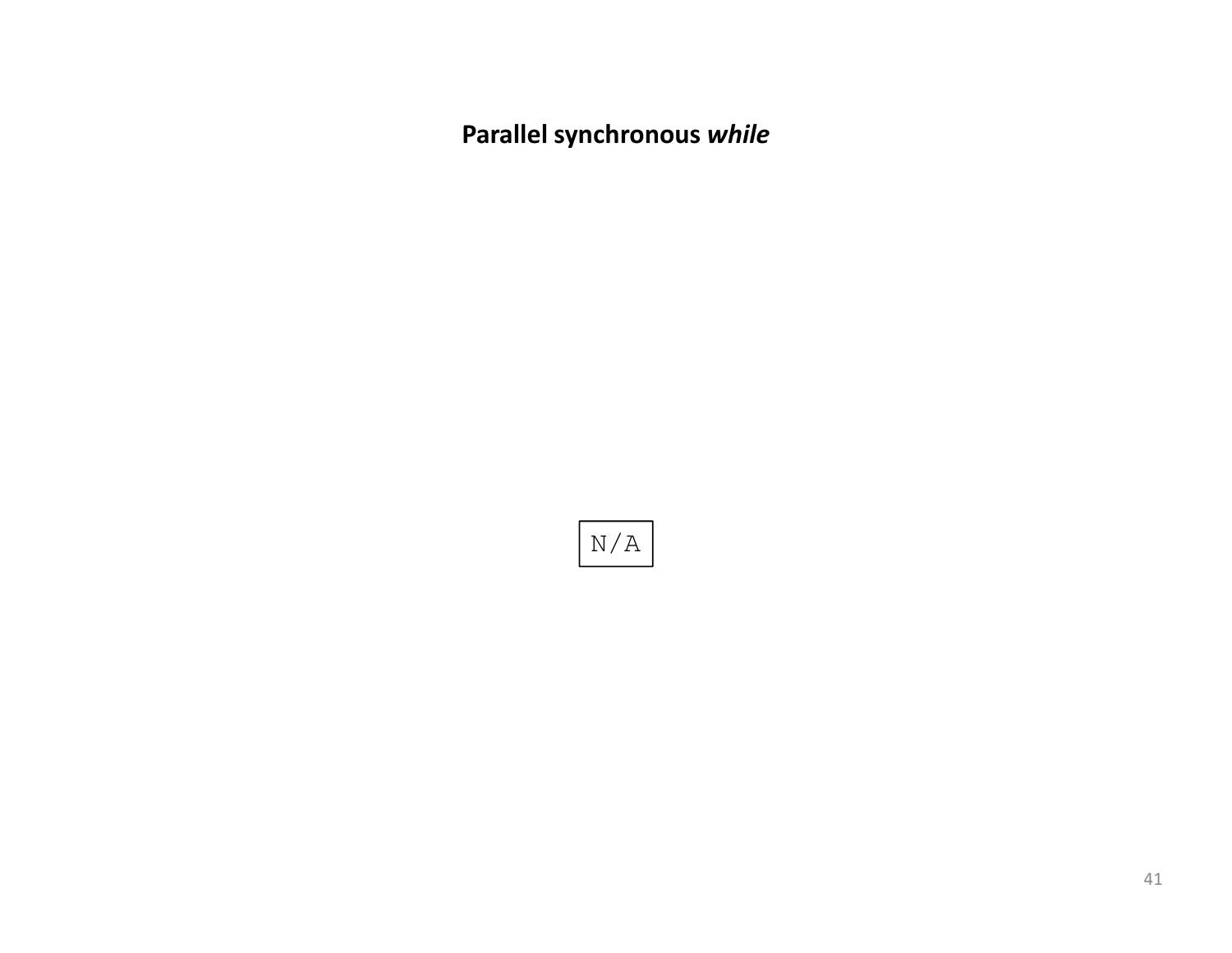### 15. Parallel asynchronous while

Pseudo-code

```
function f() {pre-while
while(condition) {request}}
function f'() {response
if (all responses handled) {f''()
    }}
function f''() {post-while}
```

```
function f() {
pre-whilei = j = 0while(condition) {requesti++}}
function f'() {responsej++
if (i == j) {
       f''()
    }}
function f''() {post-while}
```
Variation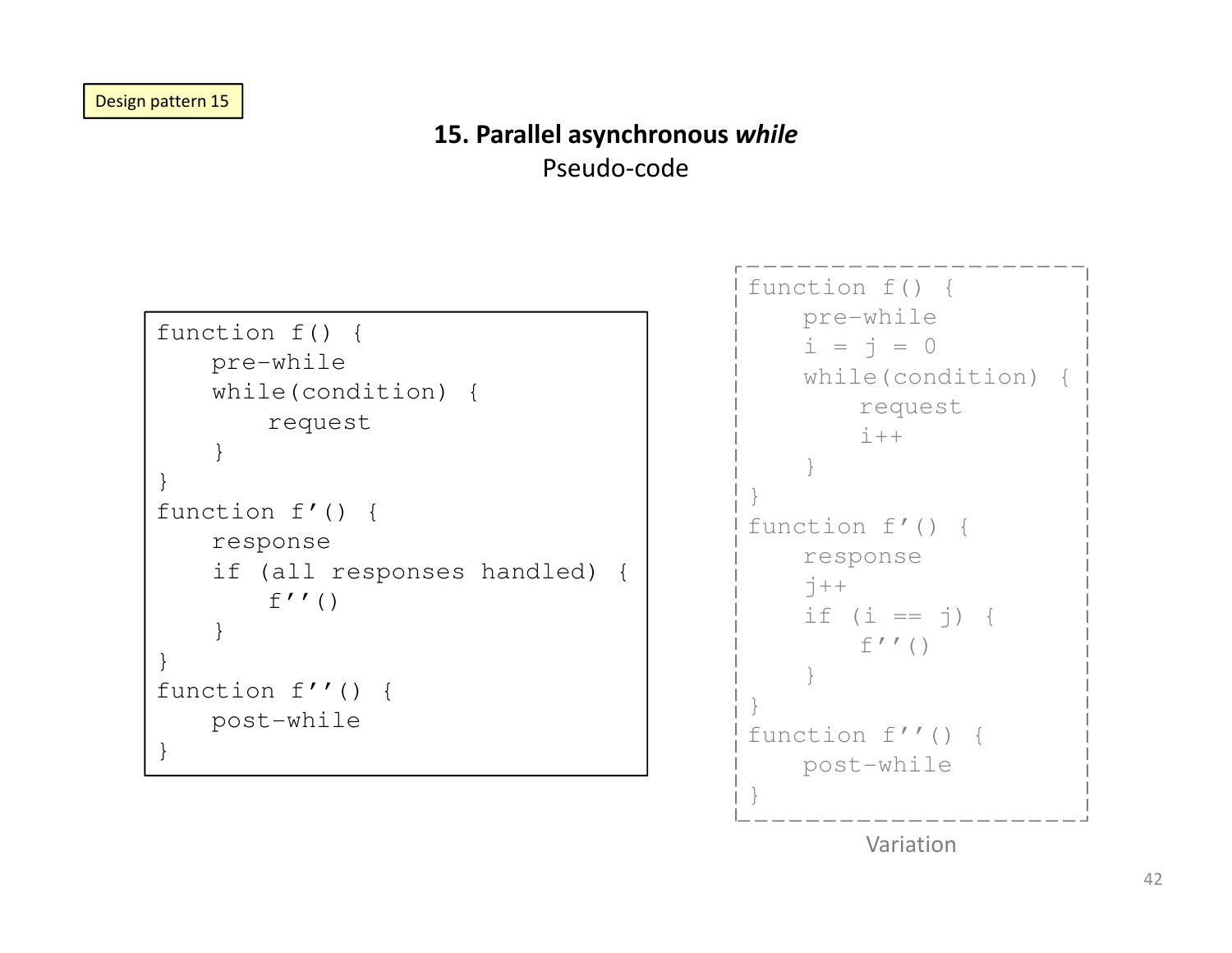## 16. Serial synchronous do-while

Pseudo-code



Variation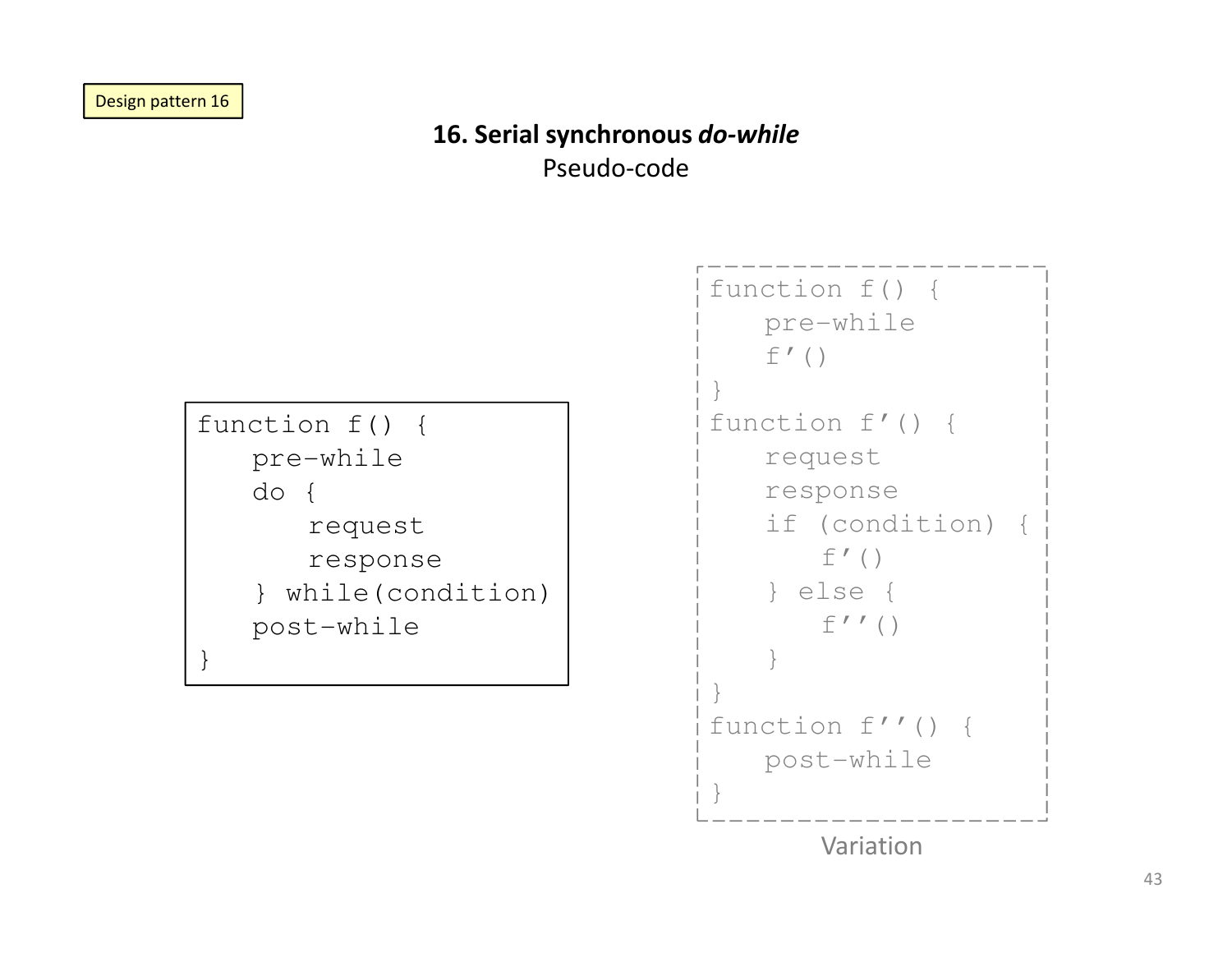### 17. Serial asynchronous do-whilePseudo-code



Take the synchronous (Design pattern 16) and apply Rules #1 and #2 to get the asynchronous (Design pattern 17)

```
function f() {pre-whilef' ()

function f'() {request
function f''() {response
if (condition) {f' ()

} else {f'''()
    }
function f'''() {post-while}
```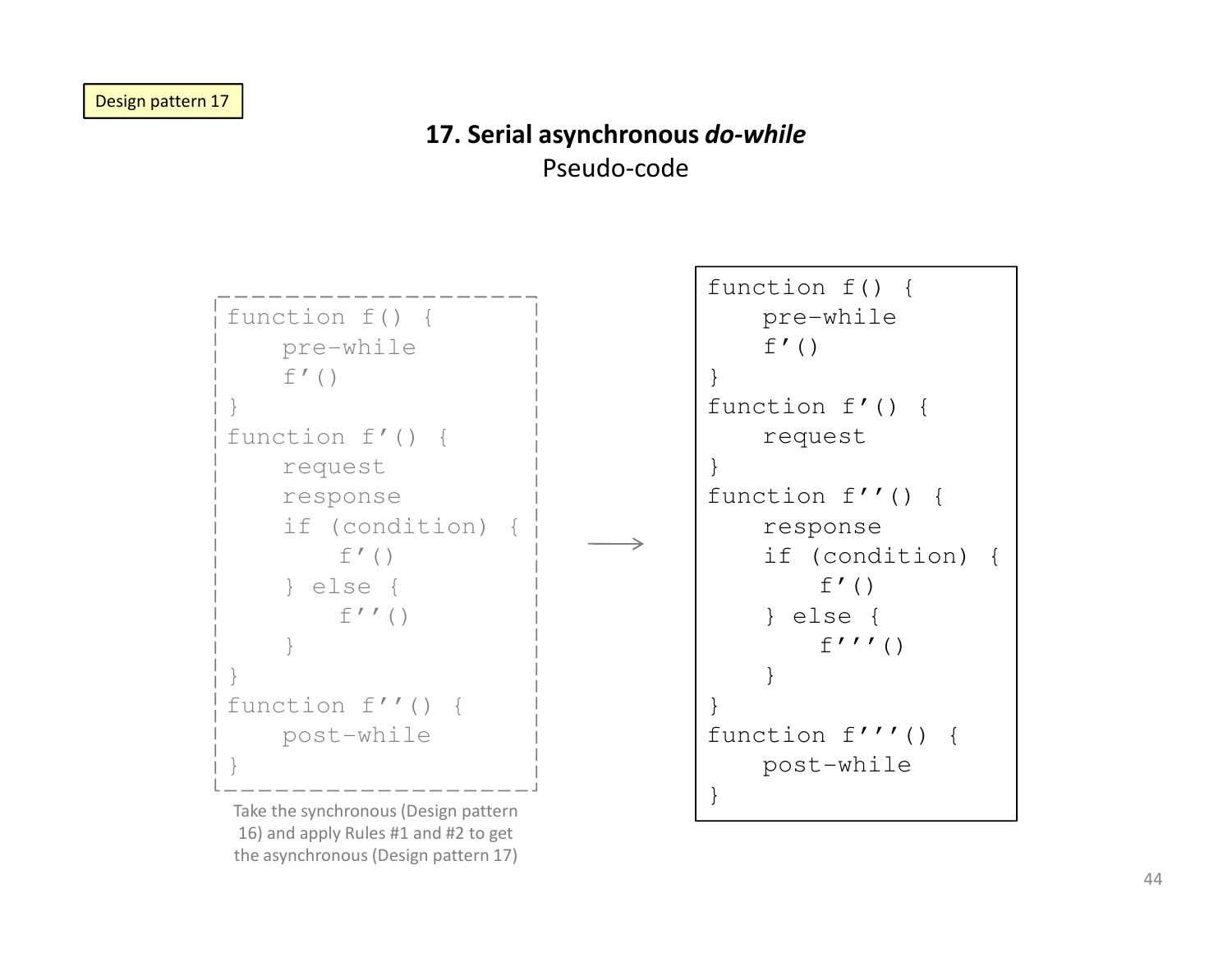Parallel synchronous do-while

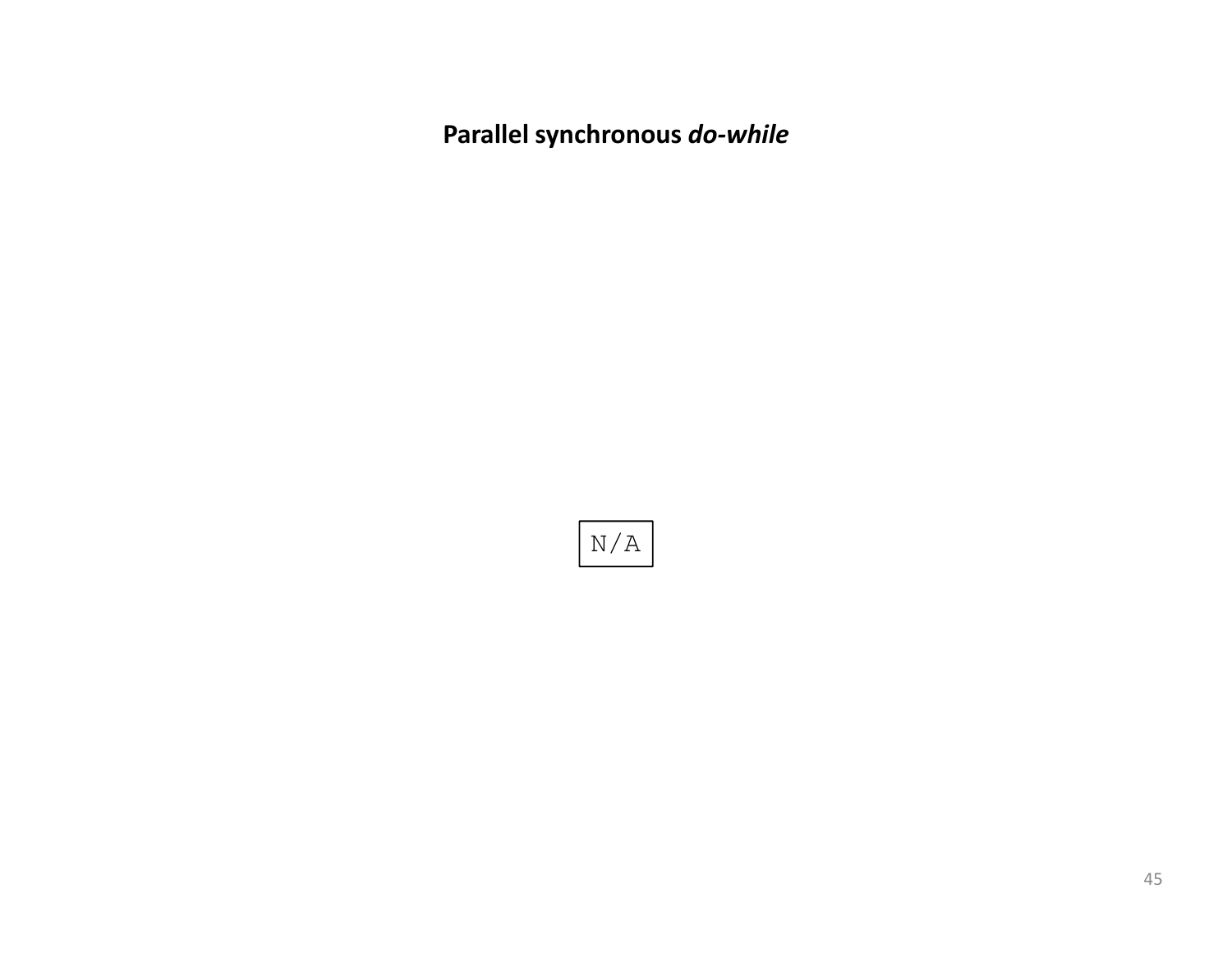## 18. Parallel asynchronous do-while

Pseudo-code

```
function f() {pre-whiledo {request
} while(condition)}
function f'() {response
if (all responses handled) {f''()
    }}
function f''() {post-while}
```

```
function f() {
pre-whilei = j = 0do {
requesti++
} while(condition)}
function f'() {response\vec{c} + +

if (i == j) {
       f''()
    }}
function f''() {post-while}
```
Variation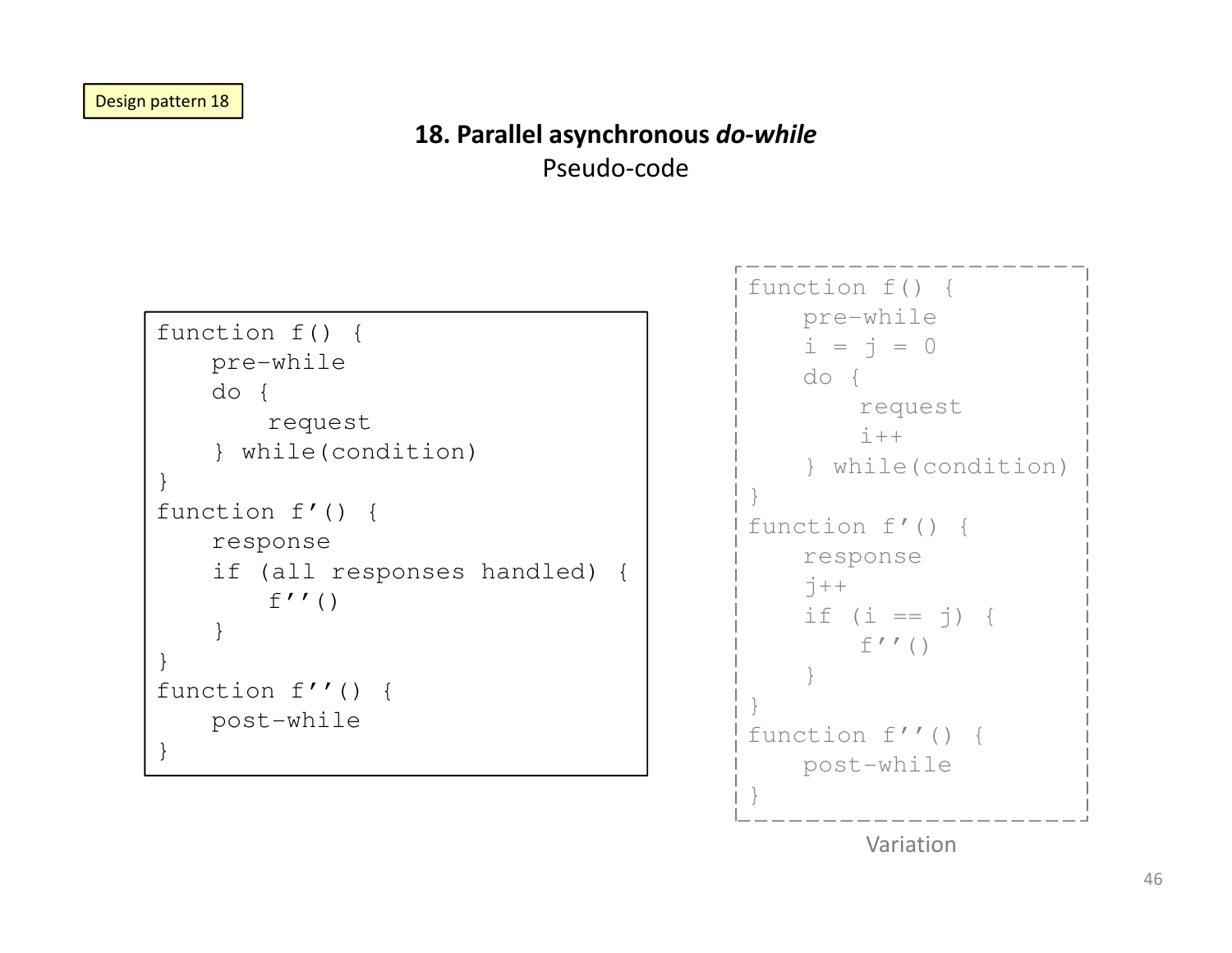### Verifications

- A for of one iteration is like a single request
- A while is like a for without initialExpression and without incrementExpression
- A *do-while* with a condition equal to false is like a single request
- A single *if* with a condition equal to true is like a single request
- Multiple *if-then-else* with all conditions equal to true is like multiple serial requests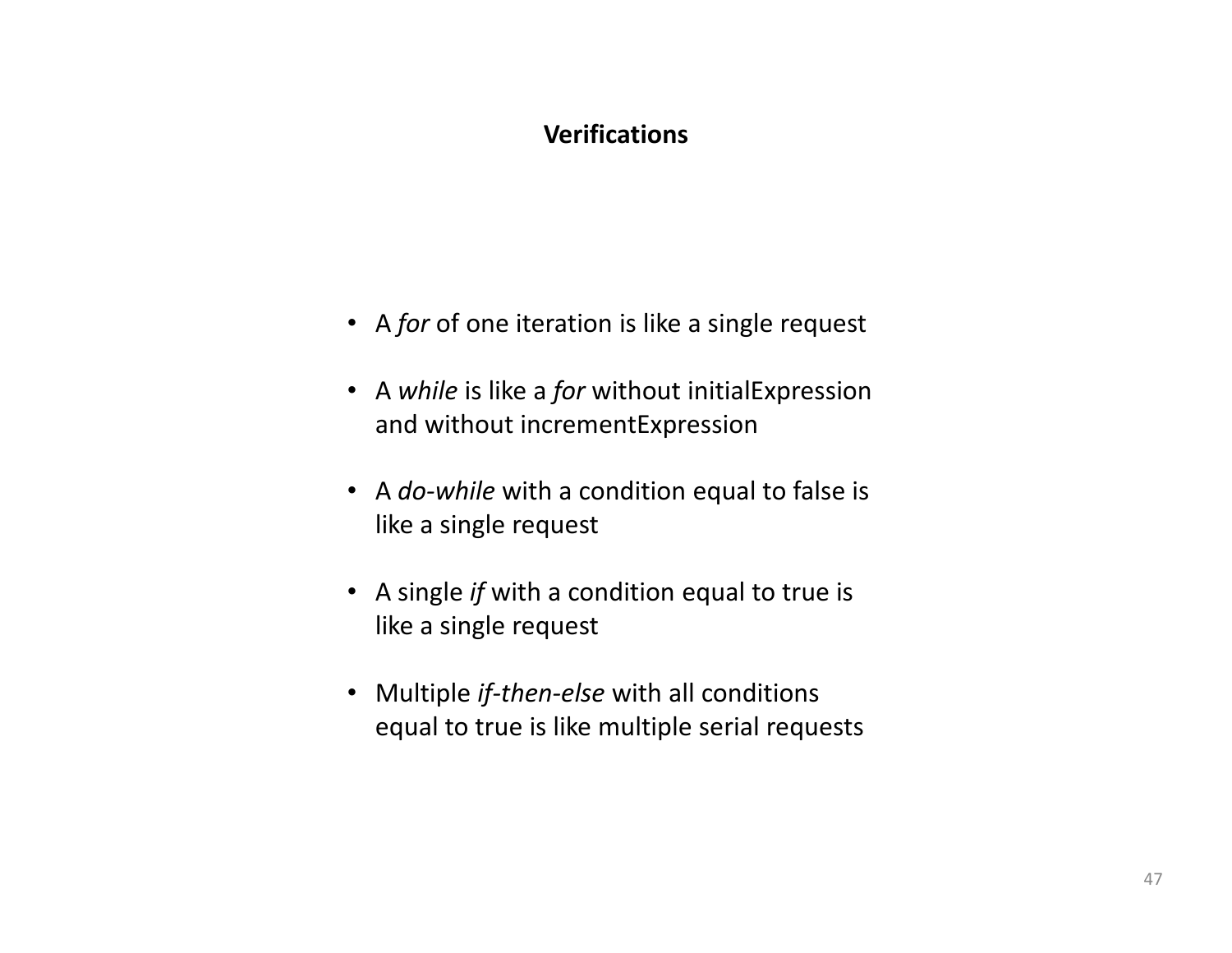### When to choose which pattern?

- Are you able to write complex code? In which case you won't be afraid of coding multiple asynchronous and parallel requests. Or is readability and maintainability more important? In which case classic synchronous requests are preferred.
- Is feedback important for the user (indicate activity, show progress)? In which case asynchronous MUST be used. Or can the browser just hang? In which case synchronous CAN be used.
- Can the server handle concurrent requests? In which case parallel processing CAN be used. Or will it accept the first request, lock the resources, and reject the other requests? In which case serial processing MUST be used.
- Do the requests depend on previous responses? In whichcase serial processing MUST be used.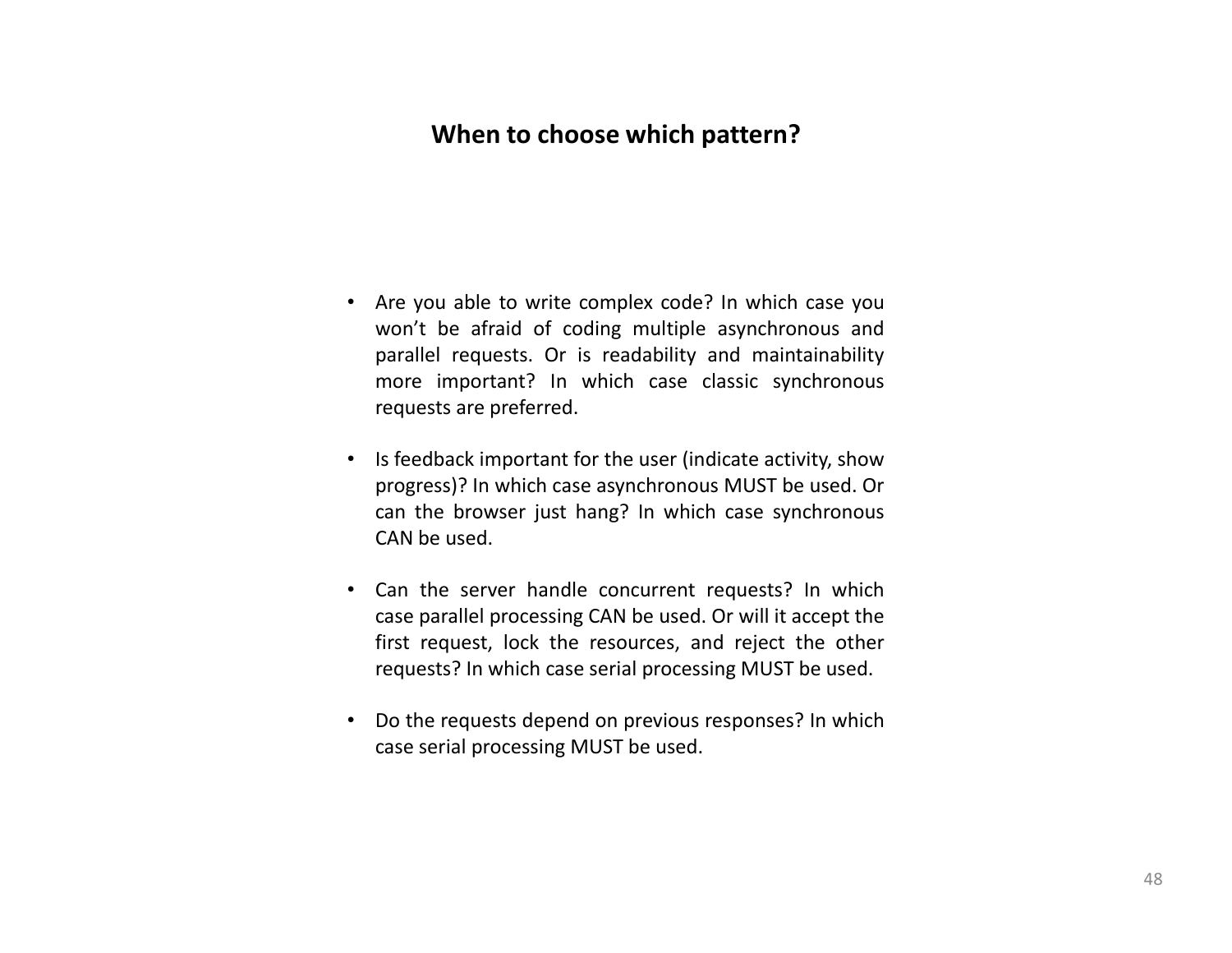### General considerations

- It's recommended to execute business logic close to the source, on the server-side (ex: ERP), or perhaps on the middleware (ex: WebSphere). But sometimes there's no other choice than to execute it on the client-side (ex: XmlHttpRequests)
- Parallel requests are not exactly concurrent. They are done in steps. The maximum number of open connections depends on the client. It's usually two as recommended in the HTTP RFC.
- The implementation of the Design patterns depends on the programming language, on the browser, and on the developer
- Exceptions must be handled otherwise patterns fail
- Use setTimeout() as jump statements to avoid exceptionpropagation and stack overflow (?)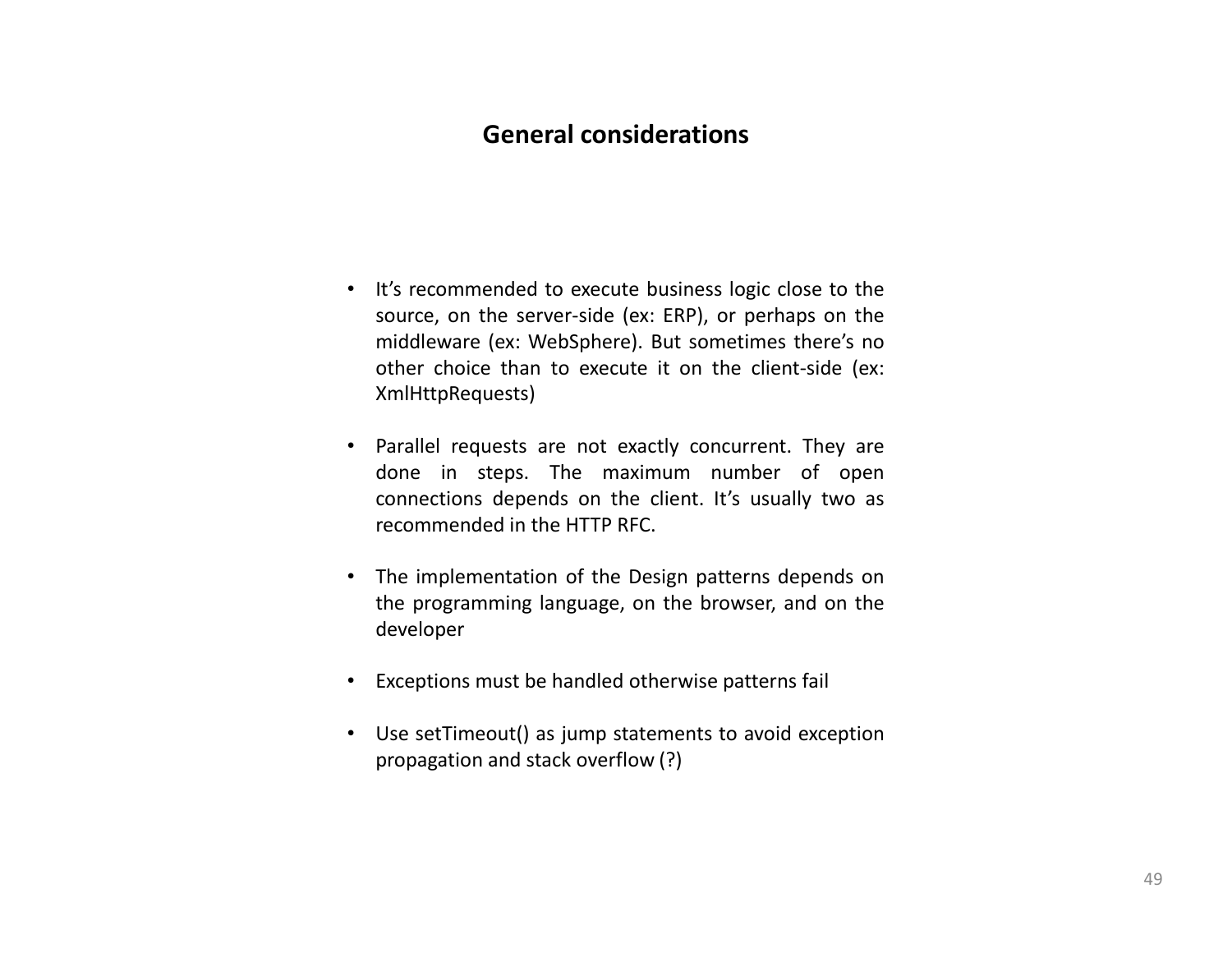### Future work

- Exception handling
- Operators, expressions
- Boolean algebra
- Finite State Machine
- Virtual CPU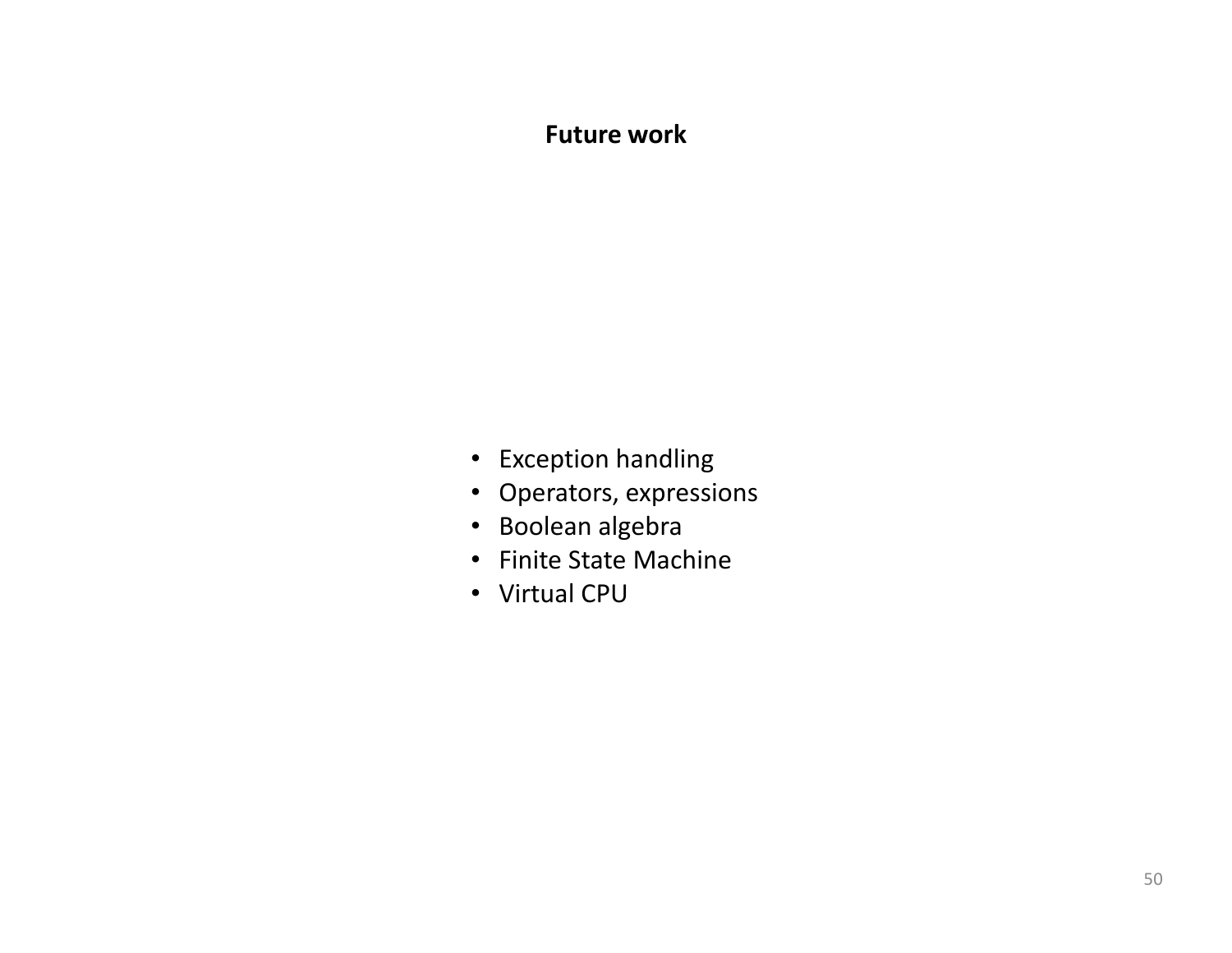#### Conclusion

<sup>I</sup> started by determining what is the relevant variable involved in executing <sup>a</sup> single XmlHttpRequest, it is synchronicity (synchronous or asynchronous). <sup>I</sup> then determined what is the relevant variable involved in executing two XmlHttpRequests, it is the type of transmission (serial or parallel). <sup>I</sup> then determined tworules to pass from synchronous to asynchronous.

Equipped with these two variables and two rules <sup>I</sup> was able to determine how to execute any arbitrary number<br>All the state of the state of the state of the state of the state of the state of the state of the state of th of intricate XmlHttpRequests like in conditional statements and in loop statements.

Now, the resulting <sup>18</sup> design patterns allow me to write code that has the optimal usability, increased quality and robustness. But it may be at the cost of readability. By answering <sup>a</sup> few simple questions <sup>I</sup> can also determine what is the best design pattern for any givencase.

As the tutorials and documentation available on the Internet do not cover these cases <sup>I</sup> hope that developers will find this paper useful. Perhaps, one day AJAX frameworks and tools will provide the same.